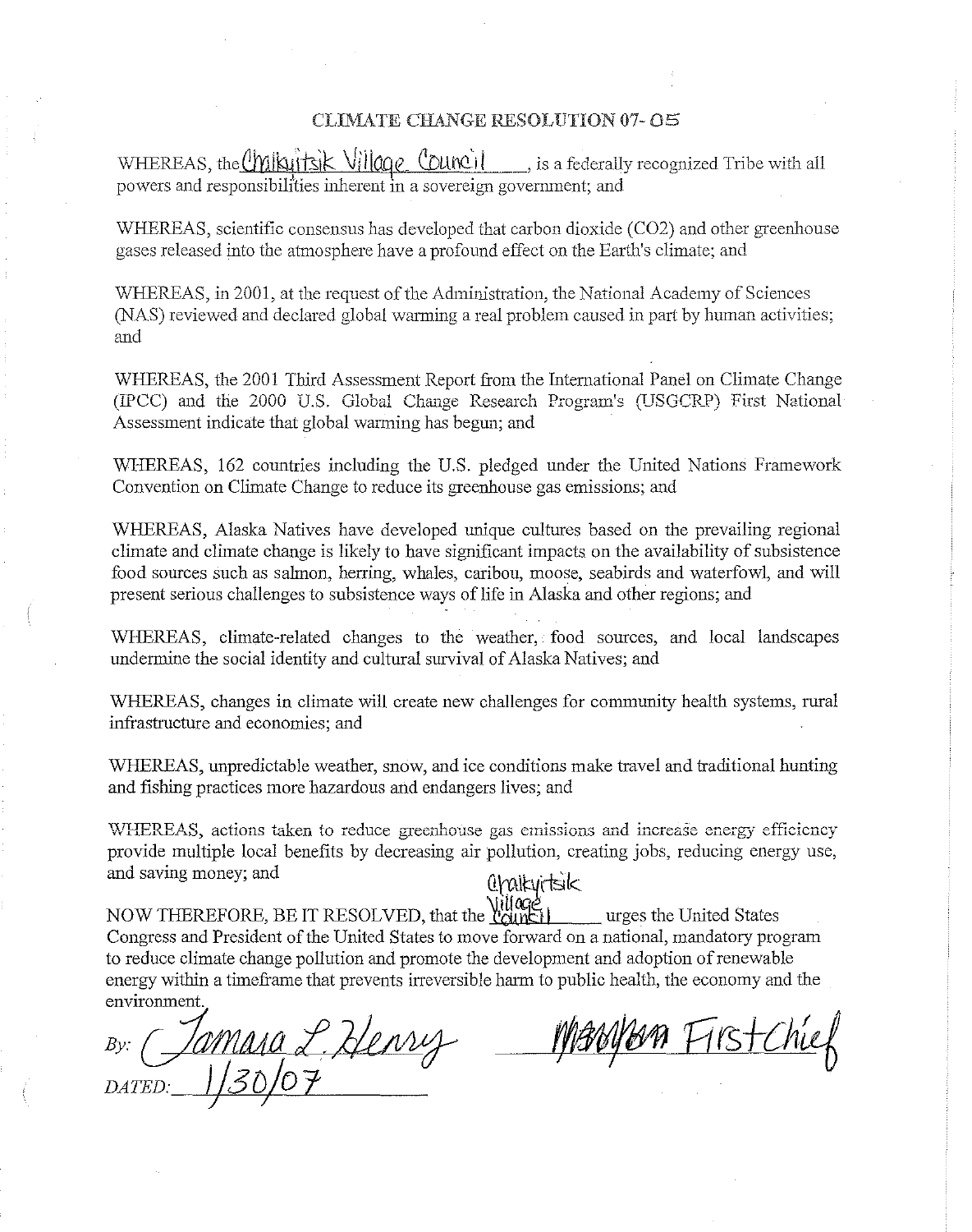

CHEFORNAK TRADITIONAL COUNCIL

P.O. Box 110 · Chefornak, Alaska 99561 (907) 867-8850 or (907) 867-8502 · Fax(907) 867-8711

# CLIMATE CHANGE RESOLUTION 06-07-05

WHEREAS, the Chefornak Traditional Council, is a federally recognized Tribe with all powers and responsibilities inherent in a sovereign government; and.

WHEREAS, scientific consensus has developed that carbon dioxide  $(C02)$  and other greenhouse gases released into the atmosphere have a profound effect on the Earth's climate; and

WHEREAS, in 2001, at the request of the Administration, the National Academy of Sciences (NAS) reviewedand declared globalwarming a real problem caused in part by human activities; and

WHEREAS, the 2001 Third Assessment Report from the International Panel on Climate Change (IpeC) and the 2000 U.S. Global Change Research Program's (USGCRP) First National Assessment indicate that global warming has begun; and

WHEREAS, 162 countries including the U.S. pledged under the United Nations Framework Convention on Climate Change to reduce its greenhouse gas emissions; and

WHEREAS, Alaska Natives have developed unique cultures based on the prevailing regional climate and climate change is likely to have significant impacts on the availabilityof subsistence food sources such as salmon, herring, whales, caribou, moose, seabirds and waterfowl, and will present serious challenges to subsistence ways of life in Alaska and other regions; and

WHEREAS, climate-related changes to the weather, food sources, and local landscapes undermine the social identity and cultural survival of Alaska Natives; and

WHEREAS, changes in climate will create new challenges for community health systems, rural infrastructure and economies; and

WHEREAS, unpredictable weather, snow, and ice conditions make travel and traditional hunting and fishing practices more hazardous and endangers lives; and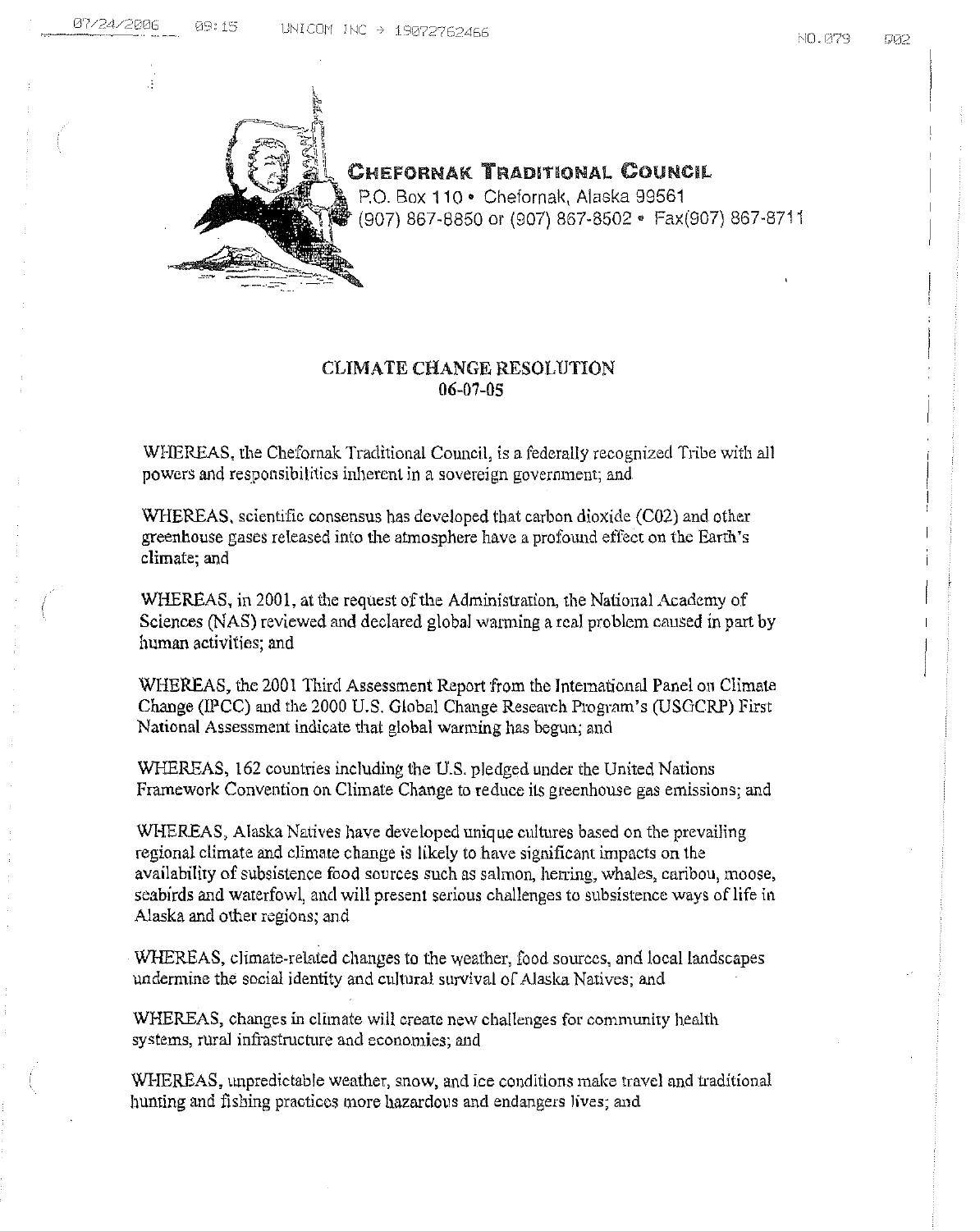

# CHEFORNAK TRADITIONAL COUNCil

P.O. Box 110 · Chefornak, Alaska 99561 (907) 867-8850 or (907) 867-8502· Fax(907) 867-87i 1

WHEREAS, actions taken to reduce greenhouse gas emissions and increase energy efficiency provide multiple local benefits by decreasing air pollution, creating jobs, reducing energy use, and saving money; and

NOW THEREFORE, BE IT RESOLVED, that the Chefornak Traditional Council urges the Untied States Congress and President of the United States to move forward on a national, mandatory program to reduce climate change pollution and promote the development and adoption of renewable energy within a timeframe that prevents irreversible harm to public health, the economy and the environment.

DATED: July 13, 2006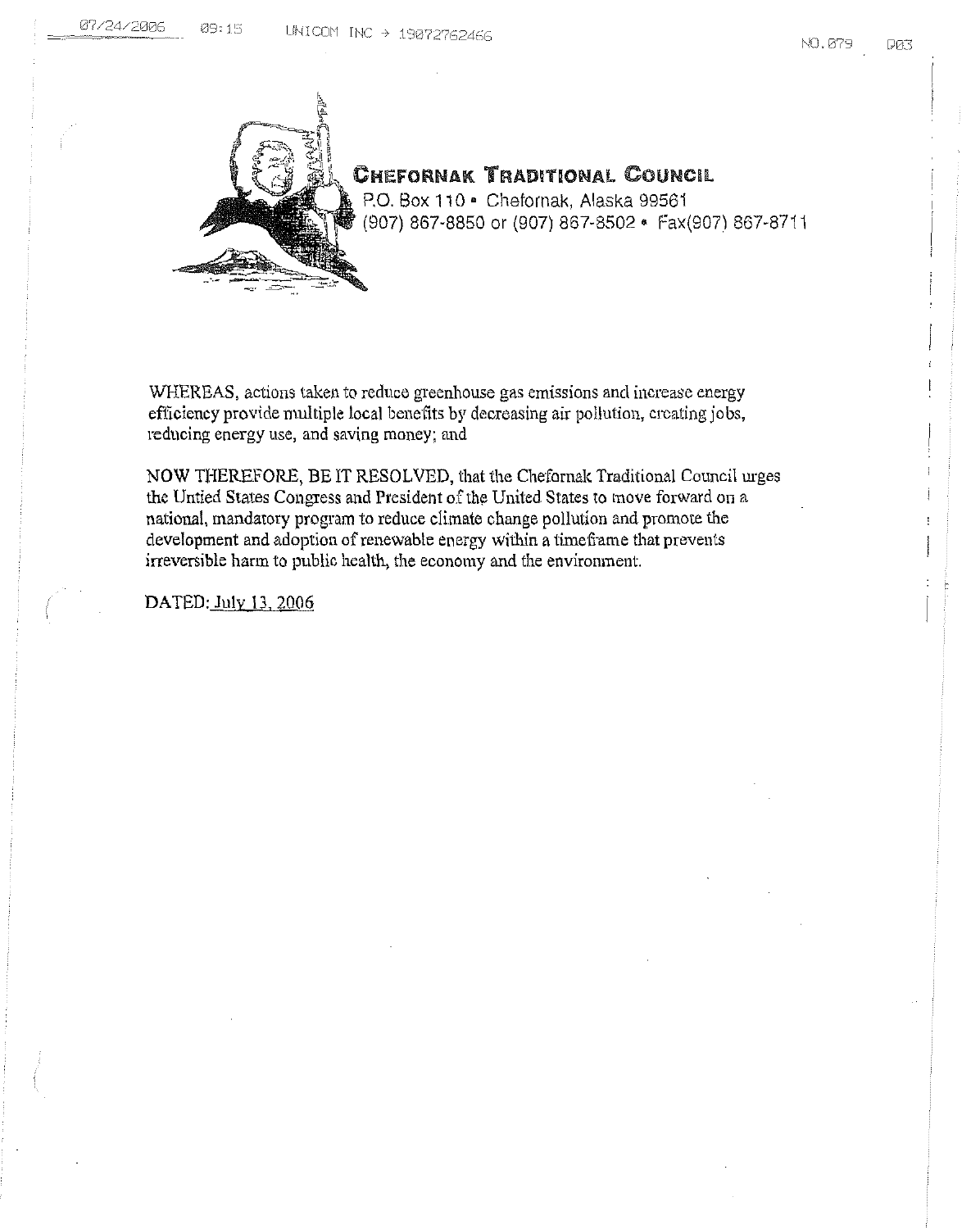

Cheesh-na Tribal Council P.O. Box 241 Chistochina, AK 99586 (907) 822-3503/822-5179 FX

# Resolution #07-04

ENTITLED: To urge Congress and the President of the United States to move forward on a national.mandatory, program to reduce climate change pol1ution.

- WHEREAS, the Cheesh-na Tribal Council is a federally recognized Tribe with al1 powers and responsibilities inherent in a sovereign government, and
- WHEREAS, scientific consensus has developed that carbon dioxide (Co2) and other greenhouse gases released into the atmosphere have a profound effect on the Earth's climate, and
- WHEREAS, in 2001, at the request of the Administration, the National Academy of Sciences (NAS) reviewed and declared global warming a real problem caused in part by human activities, and
- \'VHEREAS, the 2001 Third Assessment Report from the International Panel on Climate Change (IPCC) and the 2000 US Global Change Research Program's (USGCRP) First National Assessment indicate that global warming has begun, and
- WHEREAS, 162 countries, including the US, pledged under the United Nations Framework Convention on Climate Change to reduce its greenhouse gas emissions, and
- WHEREAS, Alaska Natives have developed unique cultures based on the prevailing regional climate and climate change is likely to have significant impacts on the availability of subsistence food sources such as salmon, herring, whales, caribou, moose, seabirds and waterfowl, and will present serious challenges to subsistence ways of life in Alaska and other regions. and
- 'WHEREAS, climate-related changes to the weather, food sources, and local landscapes undermine the social identity and cultural survival of Alaska Natives, and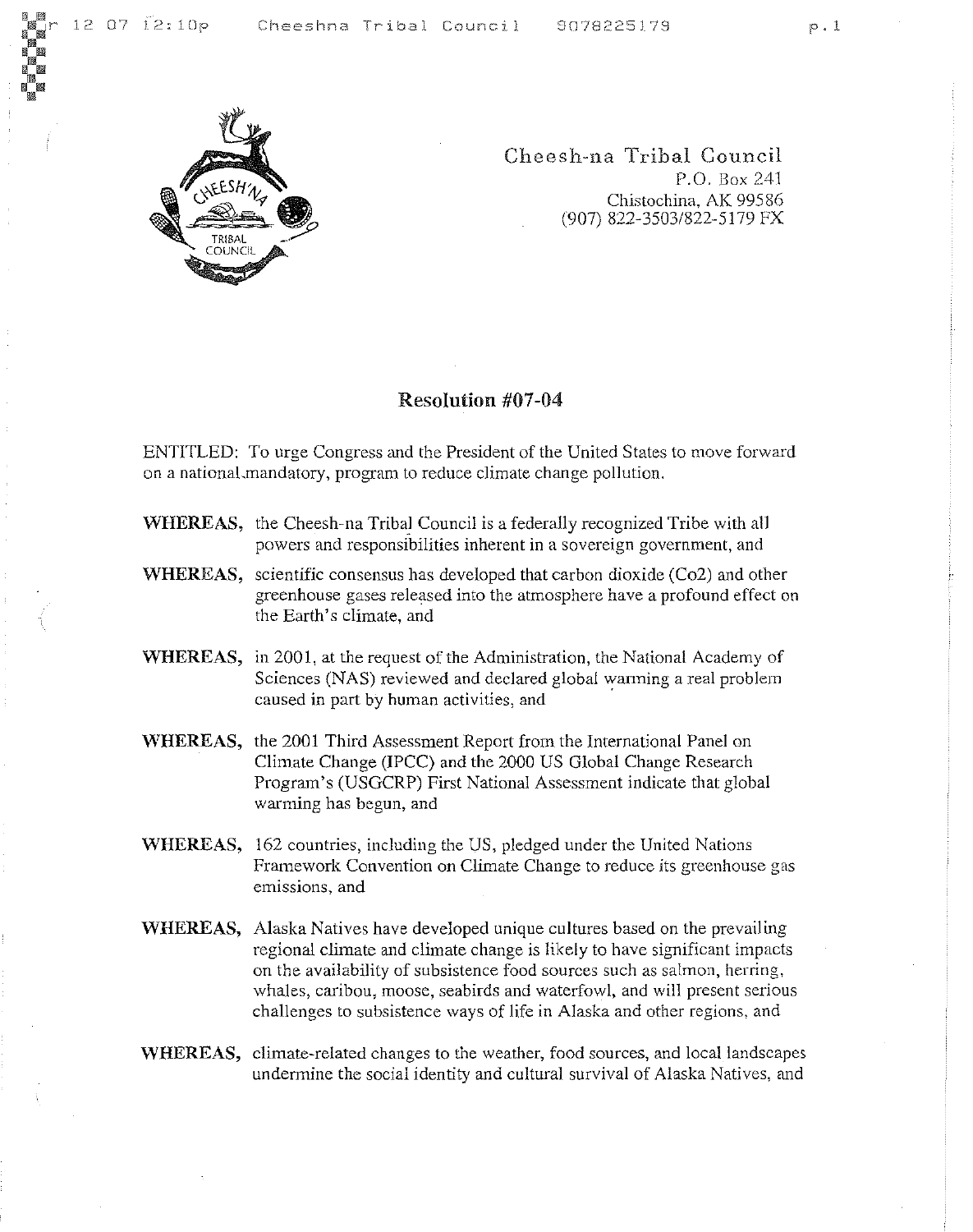- 'WHEREAS, changes in climate will create new challenges for community health systems, rural infrastructure and economies, and
- 'WHEREAS, unpredictable weather, snow, and ice conditions make travel and traditional hunting and fishing practices more hazardous and endangers **Jives, and**
- WHEREAS, actions taken to reduce greenhouse gas emissions and increase energy efficiency provide multiple local benefits by decreasing air pollution, creating jobs, reducing energy use, and saving money.

NOW THEREFORE BE IT RESOLVED, that Cheesh-na Tribal Council urges the United States Congress and the President of the United States to move forward on a national, mandatory program to reduce climate change pollution and promote the development and adoption of renewable energy within a timeframe that prevents irreversible harm to public health, the economy and the environment.

# **Certification**

We, the undersigned, do hereby certify that this resolution was passed and approved by the Cheesh-na Tribal Council by roll call vote on March 12, 2007 with 6 voting for and 0 voting against.

 $\mathcal{I} = \mathcal{I}$  $\epsilon \not\!\!\!\perp$ Authorized By:

a h. Borton Attest: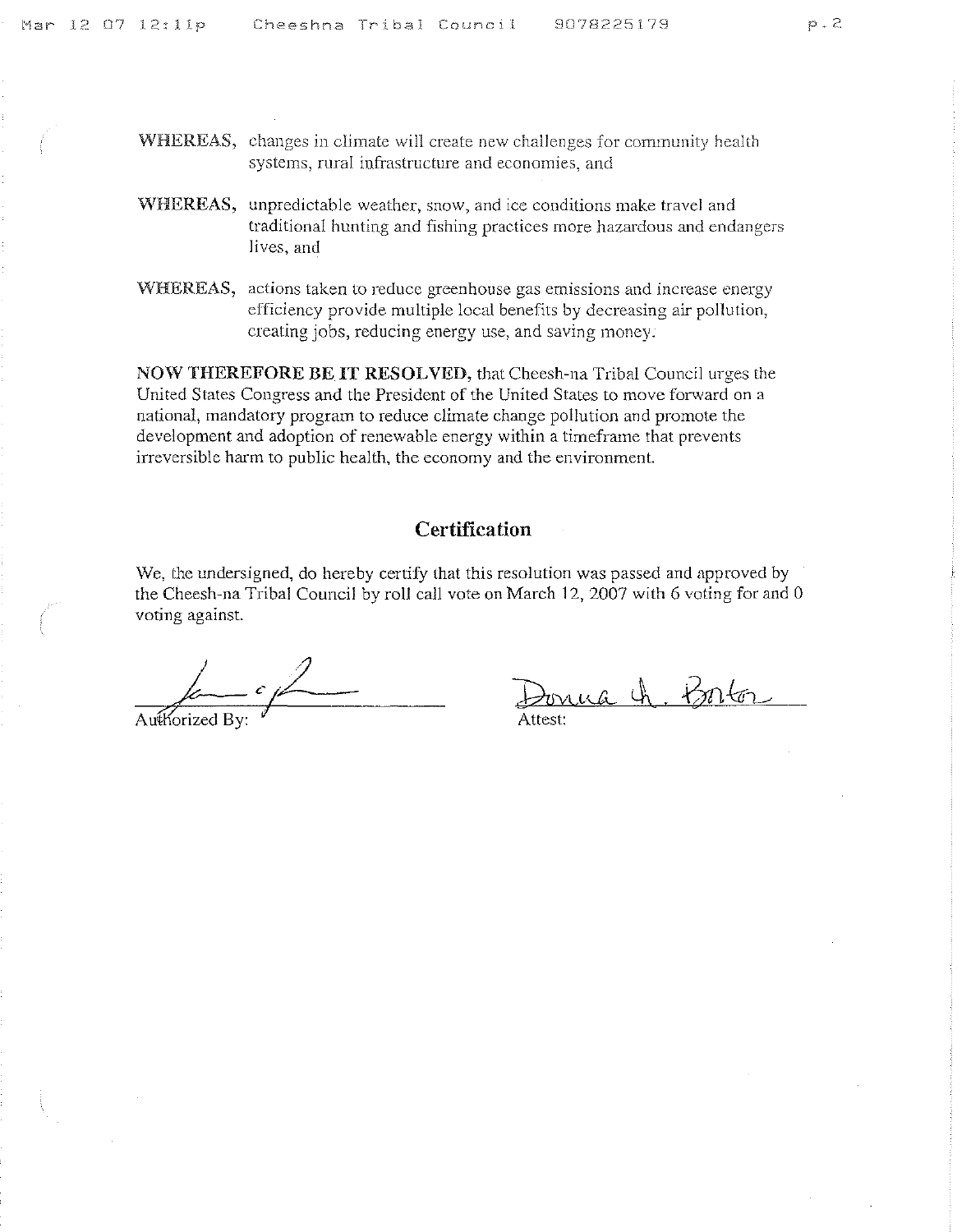$\mathbf{t}$ 

# CBEVAK NATIVE VILLAGE

Chevak Traditional Council<br>P.O. Box 140, Aurora St. ~·r·1t>>; <sup>1</sup>'40.' Aurora ~1· *.9!wYiJk,* Alas"ll fl!l~61 Ph. (907) 858-7428'( Fa." (907) 858-7812 chcvaktc@unicom-alaska.com

#### RESOLUTION # 2006-06-09

# TITLE: A RESOLUTION IN SUPPORT OF THE REDUCTION OF CLIMATE CHANGE AND PROMOTION OF THE DEVELOPMENT AND ADOPTION OF RENEWABLE ENERGY.

WHEREAS, the Chevak Native Village, is a federally recognized Tribe with all powers and responsibilities inherent in a sovereign government; and

WHEREAS, scientific consensus has developed that carbon dioxide (CO2) and other greenhouse gases released into the atmosphere have a profound effect on the Earth's climate; and

WHEREAS, in 2001, at the request of the Administration, the National Academy of Sciences (NAS) reviewed and declared global warming a real problem caused in part by human activities; and

WHEREAS, the 2001 Third Assessment Report from the International Panel on Climate Change (IPeC) and the 2000 U.s. Global Change Research Program's (USGCRP) First National Assessment indicate that globalwarming has begun; and

WHEREAS, 162 countries including the U.S. pledged under the United Nations Framework Convention on Climate Change to reduce its greenhouse gas emissions; and

WHEREAS, Alaska Natives have developed unique cultures based on the prevailing regional climate and climate change is likely to have significant impacts on the availability of subsistence food. sources such as salmon, herring, whales, caribou, moose, seabirds and waterfowl, and will present serious challenges to subsistence ways of life in Alaska and other regions; and

WHEREAS, climate-related changes to the weather, food sources, and local landscapes undermine the social identity and cultural survival of Alaska Natives; and

WHEREAS, changes in climate will create new challenges for community health systems, rural infrastructure and economies; and

WHERFAS, unpredictable weather, snow, and ice conditions make travel and traditional hunting and fishing practices more hazardous and endangers lives; and

WHEREAS, actions taken to reduce greenhouse gas emissions and increase energy efficiency provide multiple local benefits by decreasing air pollution, creating jobs, reducing energy use, and saving money; and

NOW THEREFORE, BE IT RESOLVED, that the Chevak Native Village urges the United. States Congress and President of the United States to move forward on a national, mandatory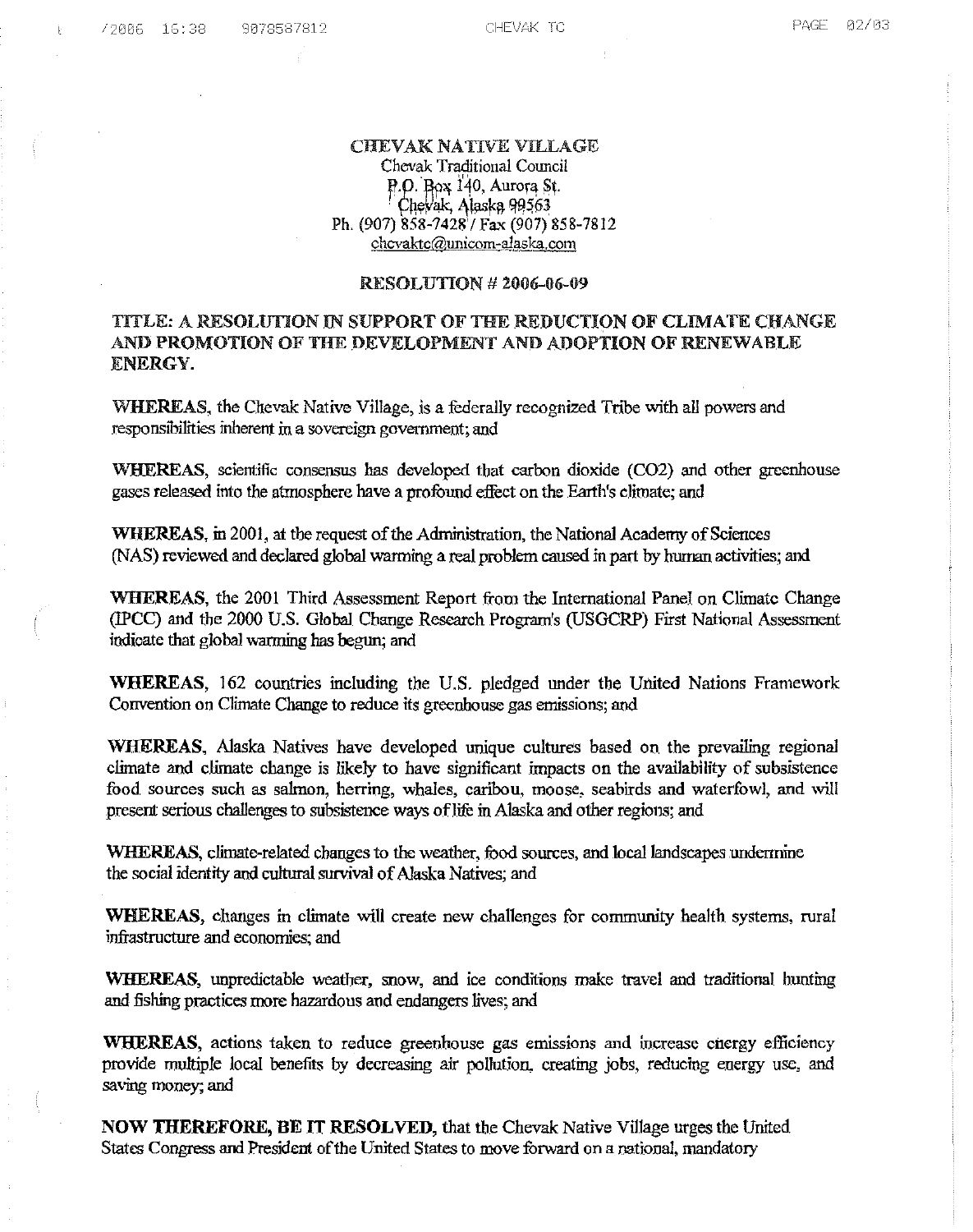program to reduce climate change pollution and promote the development and adoption of renewable energy within a timeframe that prevents irreversible harm to public health, the economy and the environment.

# **CERTIFICATION**

The hereby undersigned, certify that this resolution was duly passed and approved by the Chevak Traditional Council, with a vote of  $\leq$  yes  $\circ$  no  $\circ$  abstain Signed and Attested on this date  $6/8$  /  $\approx$  006 in Chevak, Alaska.

CHEVAK TRADITIONAL COUNCIL

Kom O  $\cdot \times$ 

**Chevak Traditional Council** Chairman

Chevak Traditional Council Secretary

 $45 - 06$ <br>Date

 $6 - 8 - 06$ 

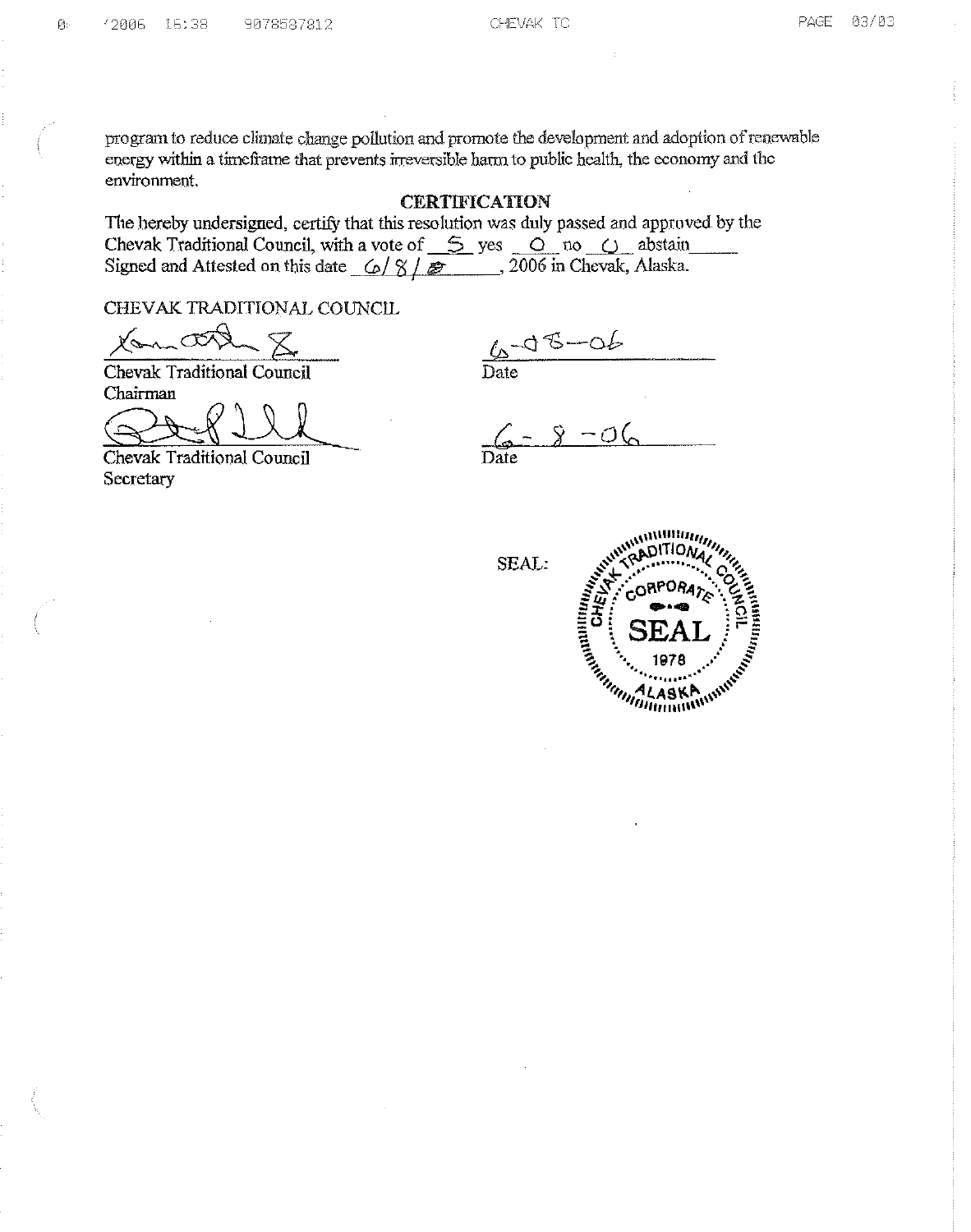Chilkat Indian Village 32 Chilkat Ave, Klukwan, AK P.O. Box 210, Haines AK, 99827 Phone: 907-767-5505 Fax: 907-767-5518 **www.chilkatindianvil1age.org**

# RESOLUTION # 2007- $2$

#### Climate Change and Global Warming

- WHEREAS; the Chilkat Indian Village Tribe has been in existence since time immemorial; and
- WHEREAS; the Chilkat Indian Village of Klukwan is a duly constituted Indian Tribe organized pursuant to the authority of the Acts of Congress of June 18, 1934 (48 Stat.984) and May 1,1936 (49 Stat. 1250) and in accordance with section 16 & 17; and
- WHEREAS; the Chilkat Indian VilJage Council acting as the duly constituted governing body of the Chilkat Indian Village, pursuant of Article IV Section (k) of the Constitution and Bylaws of the Chilkat Indian Village has authority to negotiate with federal and state agencies and organizations for the benefit of the Tribe; and
- **WHEREAS;** the scientific consensus gas developed that carbon dioxide (C02) and other greenhouse gases released into the atmosphere have a profound effect on the Earth's climate; and
- **WHEREAS;** in 2001, at the request of the Administration, the National Academy of Sciences (NAS) reviewed and declared global warming a real problem caused in part by human activities; and
- **WHEREAS;** the 2001 Third Assessment Report from the International Panel on Climate Change (IPCC) and the 2000 U.S. Global Change Research Program's (USGCRP) First National Assessment indicate that global warming gas begun; and
- **WHEREAS;** 162 countries including the US. pledged under the United Nations Framework Convention on Climate Change to reduce its greenhouse gas **emissions;** and
- **WHEREAS;** Alaska Natives have developed unique cultures based on the prevailing regional climate and climate change is likely to have significant impacts on the availability of subsistence food sources such as salmon, herring, whales, caribou, moose, seabirds and waterfowl, and will present serious challenges to subsistence ways of life in Alaska and other regions; and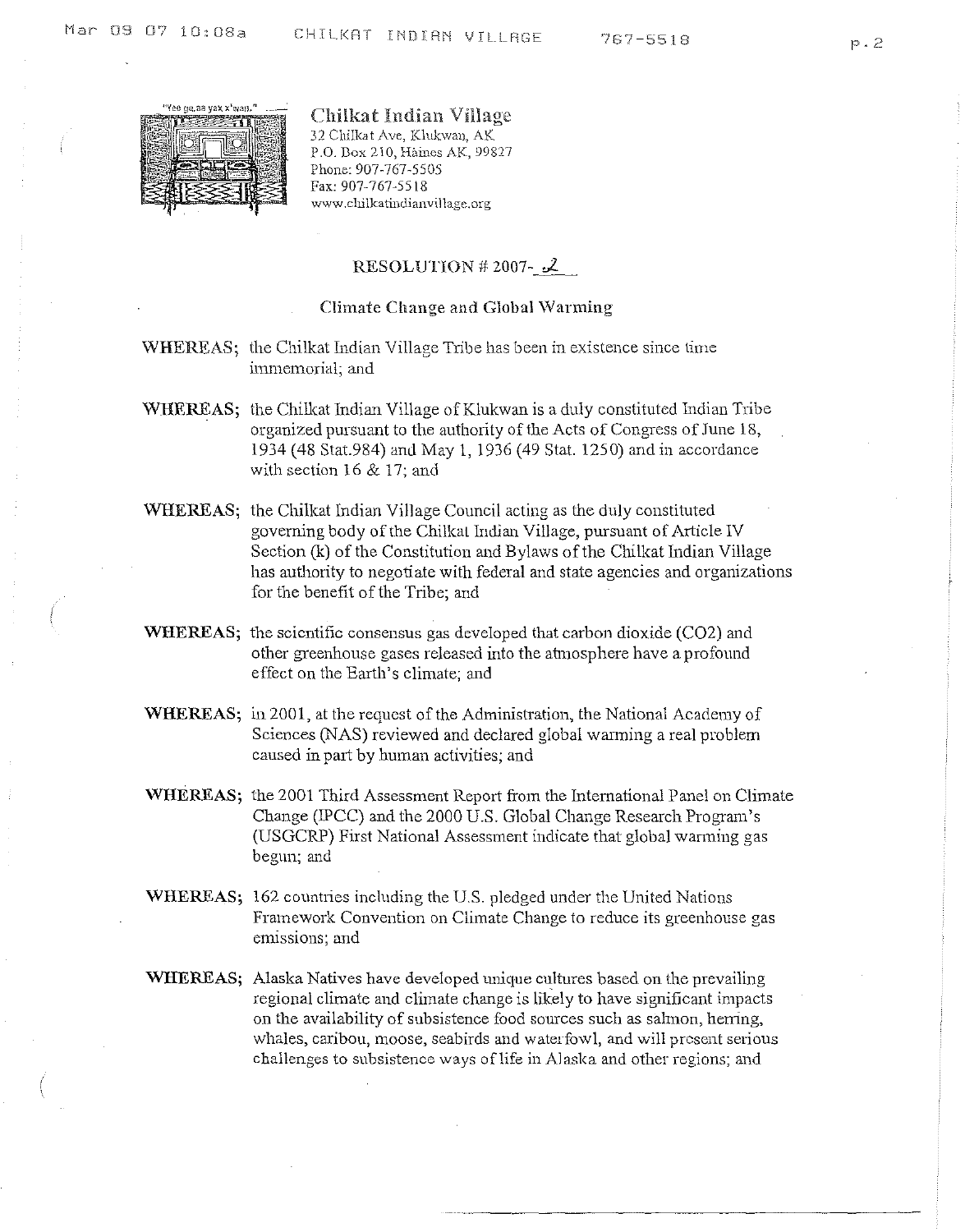

"Yee gu.aa yax x'wan." \_\_\_\_<br>ar : e.s. aasta ax x'wan." \_\_\_\_\_ Chilkat Indian Village 32 Chilkat Ave, KJukwan, AK P.O, Box 210, Haines AK, 99827 Phone: 907-767-5505 Pax: 907-767-5518 www.chilkatindianvillage.org

- 'WHEREAS; climate-related changes to the weather, food sources, and local landscapes undermine the social identity and cultural survival of the Chilkat Tlingit People; and
- WHEREAS; changes in climate will create new challenges for community health systems, rural intrastructure and economies;
- WHEREAS; unpredictable weather, snow, and ice conditions make travel and traditional hunting and fishing practices more hazardous and endangers lives; and
- WHEREAS; actions taken to reduce greenhouse gas emissions and increase energy efficiency, provide multiple local benefits by decreasing air pollution, creating jobs, reducing energy use, and saving money; and
- NOW THEREFORE BE IT RESQLVED THAT, the Chilkat Indian Village urges the United States Congress and President of the United States to move forward on a national, mandatory program to reduce climate change pollution and promote the development and adoption of renewable energy within a timeframe that prevents irreversible harm to public health, the economy and the environment,

Kimperle of St

CERTIFICATION:

Adopted this  $q$  day of *february* 2007

/ Abstain --- For

Peter Katzeek, Secretary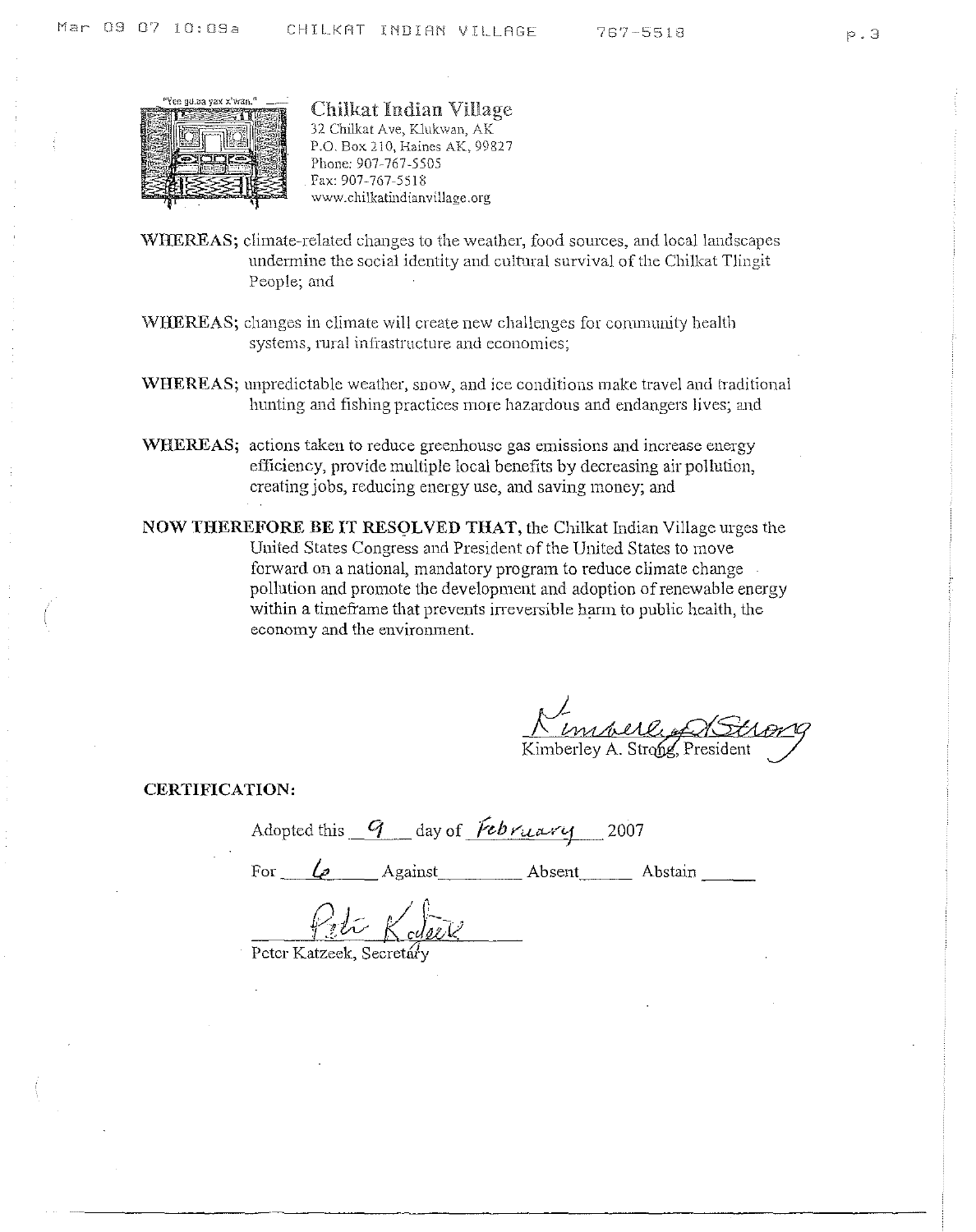p.O. Bm FClinton, Abobs SSS66 1il: itely 437-223 Fax: soin 023-9902 Gany SaintSrievensen



# CHITINA NATIVE CORPORATION

# CLIMATE CHANGE RESOLUTION 06-03

WHEREAS, Chitina Native Corporation, is a federally recognized Tribe with all powers and responsibilities inherent in a sovereign government; and

WHEREAS, scientific consensus has developed that carbon dioxide (C02) and other greenhouse gases released into the atmosphere have a profound effect on the Earth's climate; and

WHEREAS, in 2001, at the request of the Administration, the National Academy of Sciences (NAS) reviewed and declared global warming a real problem caused in part by human activities; and

WHEREAS, the 2001 Third Assessment Report from the International Panel on Climate Change (IPCC) and the 2000 U.S. Global Change Research Program's (USGCRP) First National Assessment indicate that global warming has begun; and

WHEREAS, 162 countries including the U.S. pledged under the United Nations Framework Convention on Climate Change to reduce its greenhouse gas emissions; and

WHEREAS, Alaska Natives have developed unique cultures based on the prevailing regional climate and climate change is likely to have significant impacts on the availability of subsistence food sources such as salmon, herring, whales, caribou, moose, seabirds and waterfowl, and will present serious challenges to subsistence ways of life in Alaska and other regions; and

WHEREAS, climate-related changes to the weather, food sources, and local landscapes undermine the social identity and cultural survival of Alaska Natives; and

WHEREAS, changes in climate will create new challenges for community health systems, rural infrastructure and economies; and

WHEREAS, unpredictable weather, snow, and ice conditions make travel and traditional hunting and fishing practices more hazardous and endangers lives; and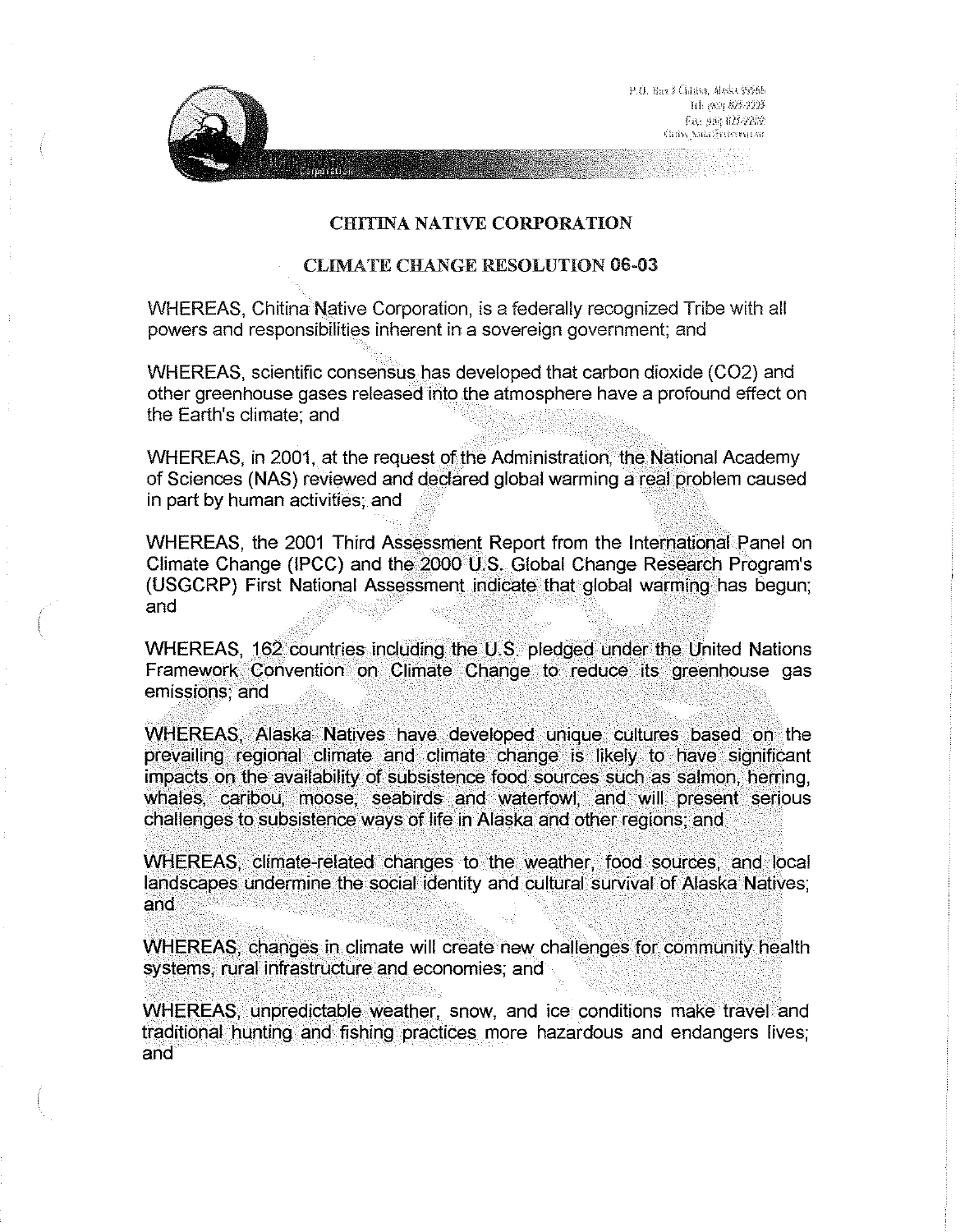WHEREAS, actions taken to reduce greenhouse gas emissions and increase energy efficiency provide multiple local benefits by decreasing air pollution, creating jobs, reducing energy use, and saving money; and

NOW THEREFORE, BE IT RESOLVED, that the Chitina Native Corporation urges the United States Congress and President of the United States to move forward on a national, mandatory program to reduce climate change pollution and promote the development and adoption of renewable energy within a timeframe that prevents irreversible harm to public health, the economy and the environment.

# **CERTIFICATION**

PASSED AND APPROVED BY A QUORUM OF THE CHITINA NATIVE CORPORATION THIS  $\n *22*\n DAY OF JULY 2006, BY A VOTE OF  $\n *5*$  FAVOR,$  $\overline{O}$  OPPOSED, AND  $\overline{O}$  ABSTAINED.

### ATTESTED

resident

**Secretary**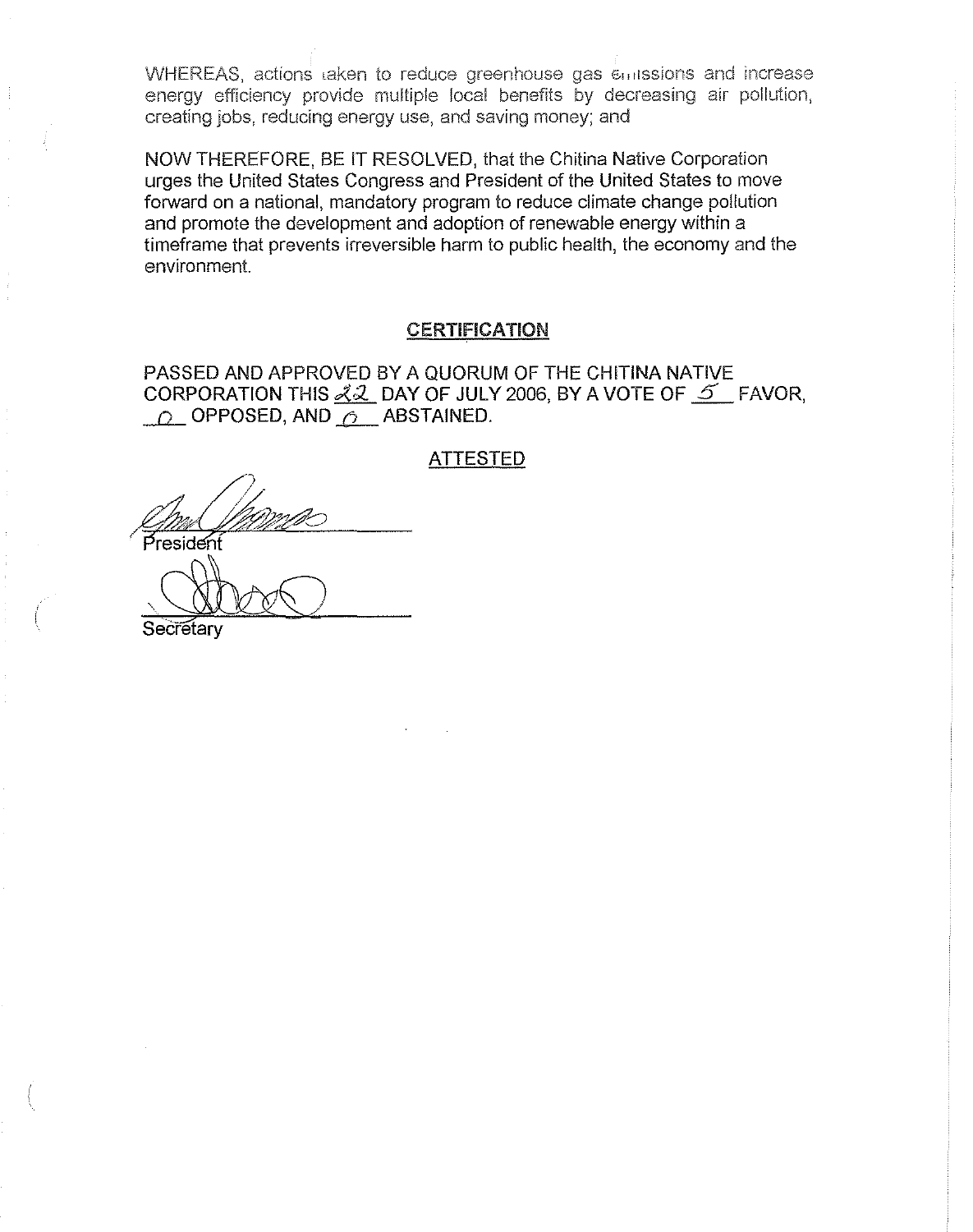#### Native Village ofChuathbaluk P.O. BoxCRU Chuathbaluk, AK 99557 Phone: (907) 467-4313 Fax: (907) 467-4113

#### Resolution 07-05

#### CLIMATE CHANGE

WHEREAS: The Native Village of Chuathbaluk is the federally recognized Tribe with all powers and responsibilities inherent in a sovereign government; and,

WHEREAS: Scientific consensus has developed that carbon dioxide (C02) and other greenhouse gases released into the atmosphere have a profound effect on the Earth's climate; and,

WHEREAS: In 2001, at the request of the Administration, the National Academy of Sciences (NAS) reviewed and declared global warming a real problem caused in part by human activities; and,

WHEREAS: The 2001 Third Assessment Report from the International Panel on Climate Change (WCC) and the 2000 U.S. Global Change Research Program's (USGCRP) First National Assessment indicate that global warming has begun; and,

WHEREAS: 162 countries including the U.S. pledged under the United Nations Framework Convention on Climate Change to reduce its greenhouse gas emissions; and,

WHEREAS: Alaska Natives have developed unique cultures based on the prevailing regional climate and climate change is likely to have significant impacts on the availability of subsistence food sources such as salmon, herring, whales, caribou, moose, seabirds, and waterfowl, and will present serious challenges to subsistence ways of life in Alaska and other regions; and,

WHEREAS: Climate-related changes to the weather, food sources, and local landscapes undermine the social identity and cultural survival of Alaska Natives; and,

WHEREAS: Changes in climate will create new challenges for community health systems, rural infrastructure and economies; and,

WHEREAS, Unpredictable weather, snow, and ice conditions make travel and traditional hunting and fishing practices more hazardous and endangers lives; and,

WHEREAS: Actions taken to reduce greenhouse gas emissions and increase energy efficiency provide multiple local benefits by decreasing air pollution, creating jobs, reducing energy use, and saving money; and

NOW THEREFORE BE IT RESOLVED: That the Native Village of Chuathbaluk urges the United States Congress and President of the United States to move forward on a national, mandatory program to reduce climate change pollution and promote the development and adoption of renewable energy within a timeframe that prevents irreversible harm to public health, the economy and the environment.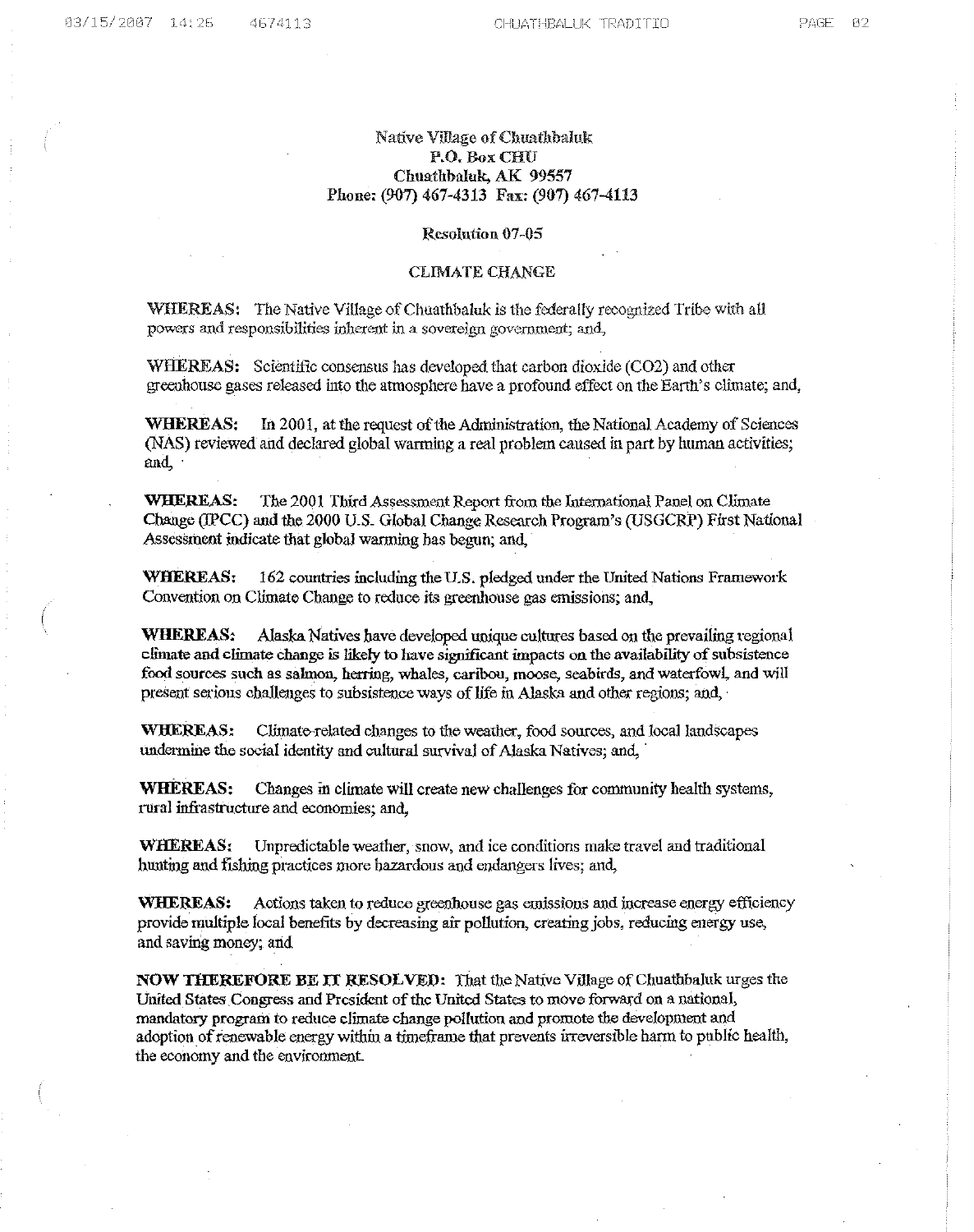# **CERTIFICATION**

This will certify the foregoing resolution was approved at a Native Village of Chuathbaluk meeting held, this *b*+*h* day of <u>May ch</u> 2007 by a vote of *le* Ayes, *O* Nays and<br>O Abstaining J Absent and *D* Vacant Seats.

 $\int_{\mathcal{L}}$ hi š esmis

Crimet F. Phillips Sr. Chairman

Nick Arakunos

 $3 - 14 - 07$ <br>Date

Nick Avakumoff Vice - Chairman

 $7 - 13 - 07$ <br>Date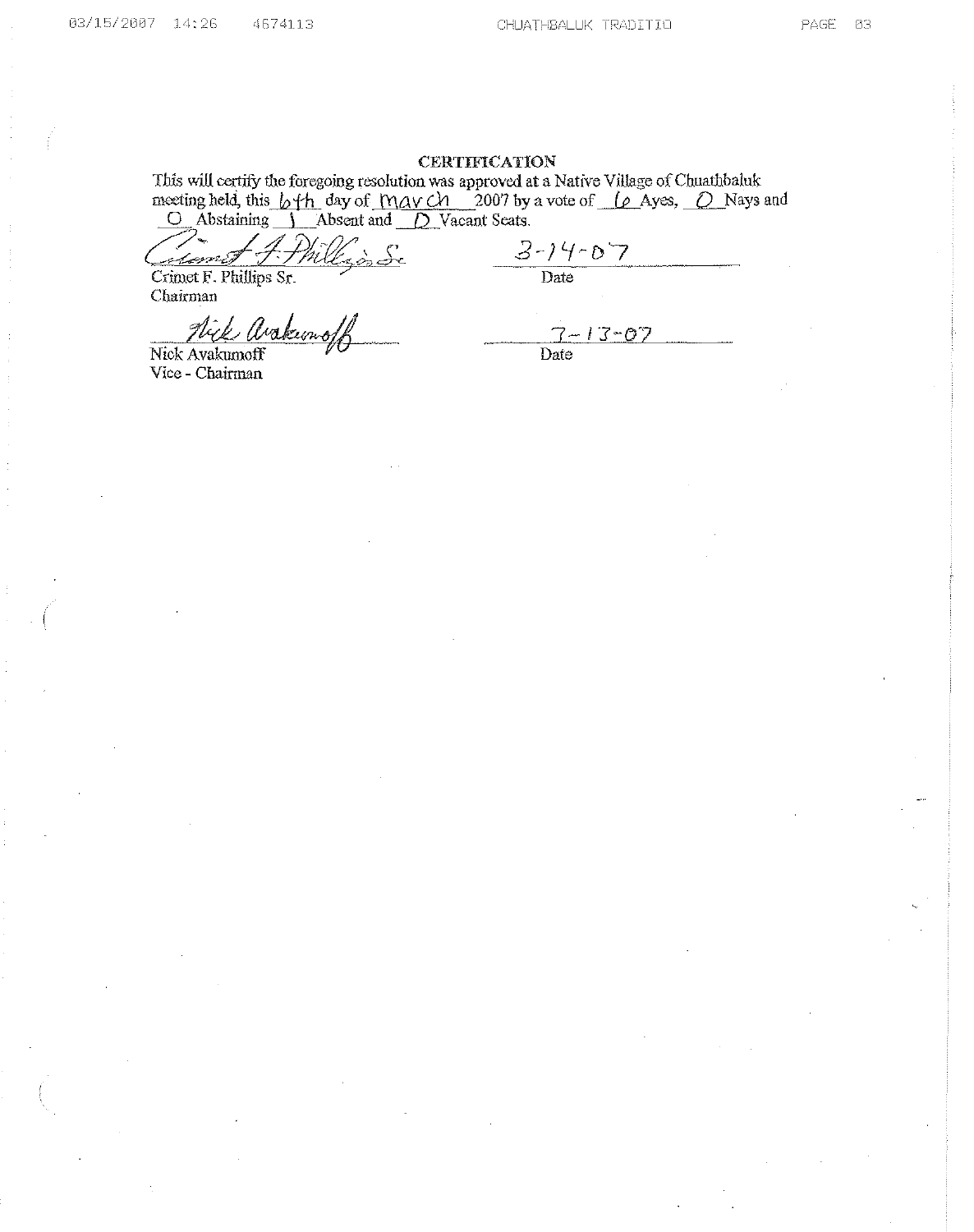

CHULODNASTE NATIVË VILLIGE

P.O. Box 245 Emmonak, AK 99581

Phone: 907-949-1345 Fax: 907-949-1346 Email: coffice@unicom\_alaska.com

# RESOLUTION 06-29

# Resolution on Climate Change

Resolution of the Chuloonawick Native Village on Climate Change in Alaska

WHEREAS: that the Chuloonawick Native Village is a federally recognized sovereign tribe established in 1998 and we represent 88 tribal members in the Chuloonawick Native Village Tribe; and

WHEREAS: Alaska Natives have developed unique cultures based on the prevailing regional climate, and climate change is likely to have significant impacts on the availability of subsistence foods such as salmon, whales, caribou, seabirds and waterfowls, and will present challenges to subsistence ways of life in Alaska and other regions; and

WHEREAS: We are now aware of the threats of climate change in Alaska and how it is going to affect our way of life. As stated in the 2004 Artic Climate Impact Assessment there is an international scientific consensus that carbon dioxide (C02) and other greenhouse gases released into the atmosphere have a profound warming effect on the Earth's climate. The 2001 Third Assessment Report from the International Panel on Climate Change (lPCC) and the 2000 U.S. Global Change Research Program's (USGCRP) First National Assessment indicate that global warming has begun; and

WHEREAS: Over the past 40 years, annual temperatures in Alaska have increased 4 degrees F and over th e next 100 years, under a moderate emission scenario, annual average temperatures are projected to rise 5-9 degrees F over land and up to 13 degrees over the oceans; and

WHEREAS: Warming permafrost throughout most of Alaska is undermining Alaska's roads and utility infrastructure, pipelines and buildings, affecting the availability of groundwater and surface water, and . contributing to increased erosion along coast and rivers; and unpredictable weather, snow and ice conditions make travel and traditional hunting and fishing practices more hazardous, thus endangering our lives; and

WHEREAS: Climate change is impacting entire ecosystems and is already threatening many species of Alaska wildlife by changing habitat, insect population, snow and ice cover, and unpredictable weather related to climate change; and that increased air and water temperatures are resulting in disease in plants wildlife and fish; and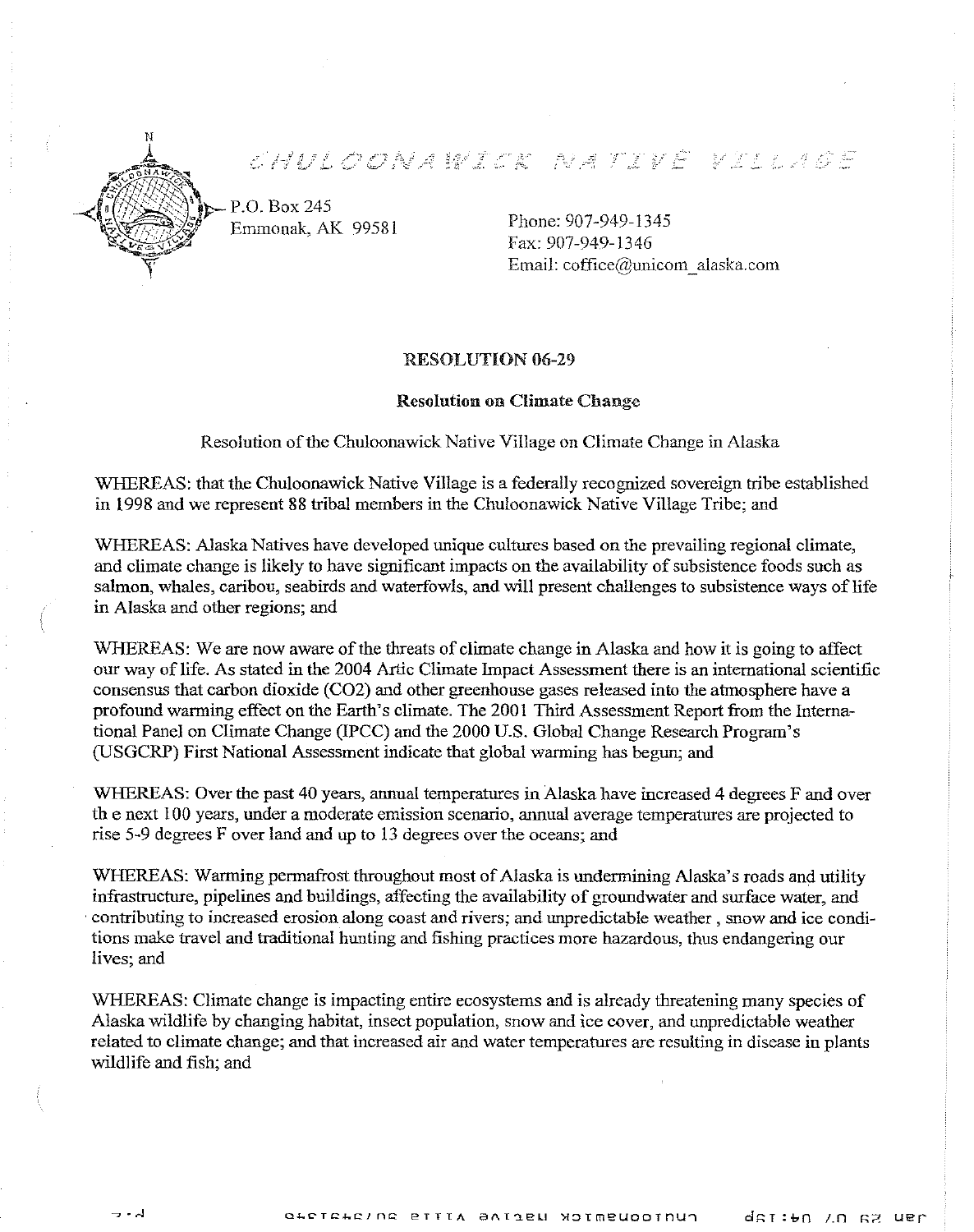WHEREAS: The increase in temperatures will result in significant sea level increases that will adversely effect Alaskan communities and ecosystems; and

WHEREAS: Climate-related changes to the weather, food source and local landscapes undermine the social identity and cultural survival of Alaska Natives and create new challenges for community health systems and rural infrastructure; economics that will be affected include Alaska's commercial fisheries, oil and gas development, tourism and timber harvesting, as well as the enormous cost of relocating flooded villages; and

WHEREAS: Action taken to reduce greenhouse gas emissions and increase energy efficiency provide local benefits by decreasing air pollution, creating jobs, reducing energy use, saving money, and preventing melting permafrost from eroding away homes, shorelines and entire villages; and

NOW THEREFORE BE IT RESOLVED: that the Chuloonawick Native Village urges the Alaska Congressional delegation, the United States Congress and the President ofthe United States to move forward on a national, mandatory program to reduce climate change pollution and promote the development and adoption ofrenewable energy within a timeframe that prevents irreversible harm to public health, the economy and the environment; and

BE IT FURTHER RESOLVED: that we also urge the Alaska State Legislature and the Governor of Alaska to promote the development and adoption ofrenewable energy within a timeframe that prevents irreversible **harm** to public health, the economy and the environment; and

Passed unanimously this  $\partial \varphi^{\sharp\sharp}$  day of  $\bigcup_{r \in \Lambda} C_r$  by the tribal council of the Chuloonawick Native Village.

#### **ATTESTED**

Ban CHEND<br>Council President Council Secretary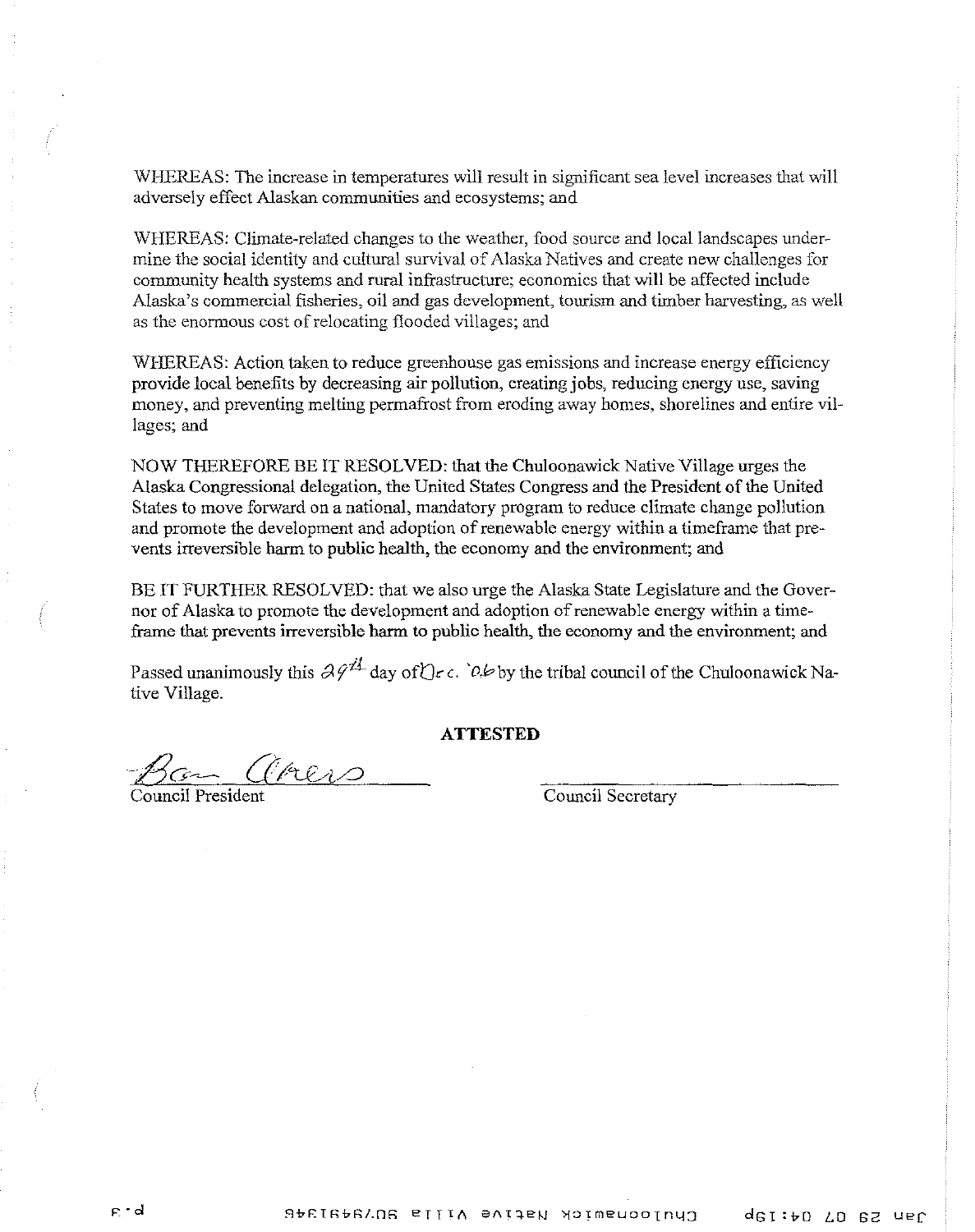# **Curyung Tribal Council** RESOLUTION 2006-17

#### **CLIMATE CHANGE**

- WHEREAS; Curyung Tribal Council is a federally recognized Alaska Native tribe serving its Tribal Members and the Community of Dillingham, and
- WHEREAS; Curyung Tribal Council, acting as the duly elected governing body pursuant to the Constitution of Curyung has the authority to establish relationships and enter into contracts; and
- WHEREAS; the Curyung Tribal Council, is a federally recognized Tribe with all powers and responsibilities inherent in a sovereign government, and
- WHEREAS: scientific consensus has developed that carbon dioxide (CO2) and other green house gases released into the atmosphere have a profound effect on the Earth's climate; and
- WHEREAS; in 2001, at the request of the Administration, the National Academy of Sciences (NAS) reviewed and declared global warming a real problem caused in part by human activities; and
- WHEREAS; in 2001, Third Assessment Report from the International Panel on Climate Change (IPCC) and the 2000 U.S. Global Change Research Program's (USGCRP) First National Assessment indicate that global warming has begun; and
- 162 countries including the U.S. pledged under the United Nations Framework WHEREAS; Convention on Climate Change to reduce its greenhouse gas emissions; and
- WHEREAS: Alaska Natives have developed unique cultures based on the prevailing regional climate and climate change is likely to have significant impacts on the availability of subsistence food sources such as salmon, herring, whales, caribou, moose, seabirds and waterfowl, and will present serious challenges to subsistence ways of life in Alaska and other regions; and
- WHEREAS: climate-related changes to the weather, food sources, and local landscapes undermine the identity and cultural survival of Alaska Natives; and
- WHEREAS; changes in climate will create new challenges for community healthy systems, rural infrastructure and economies; and
- WHEREAS. unpredictable weather, snow, and ice conditions make travel and traditional hunting and fishing practices more hazardous and endangers lives; and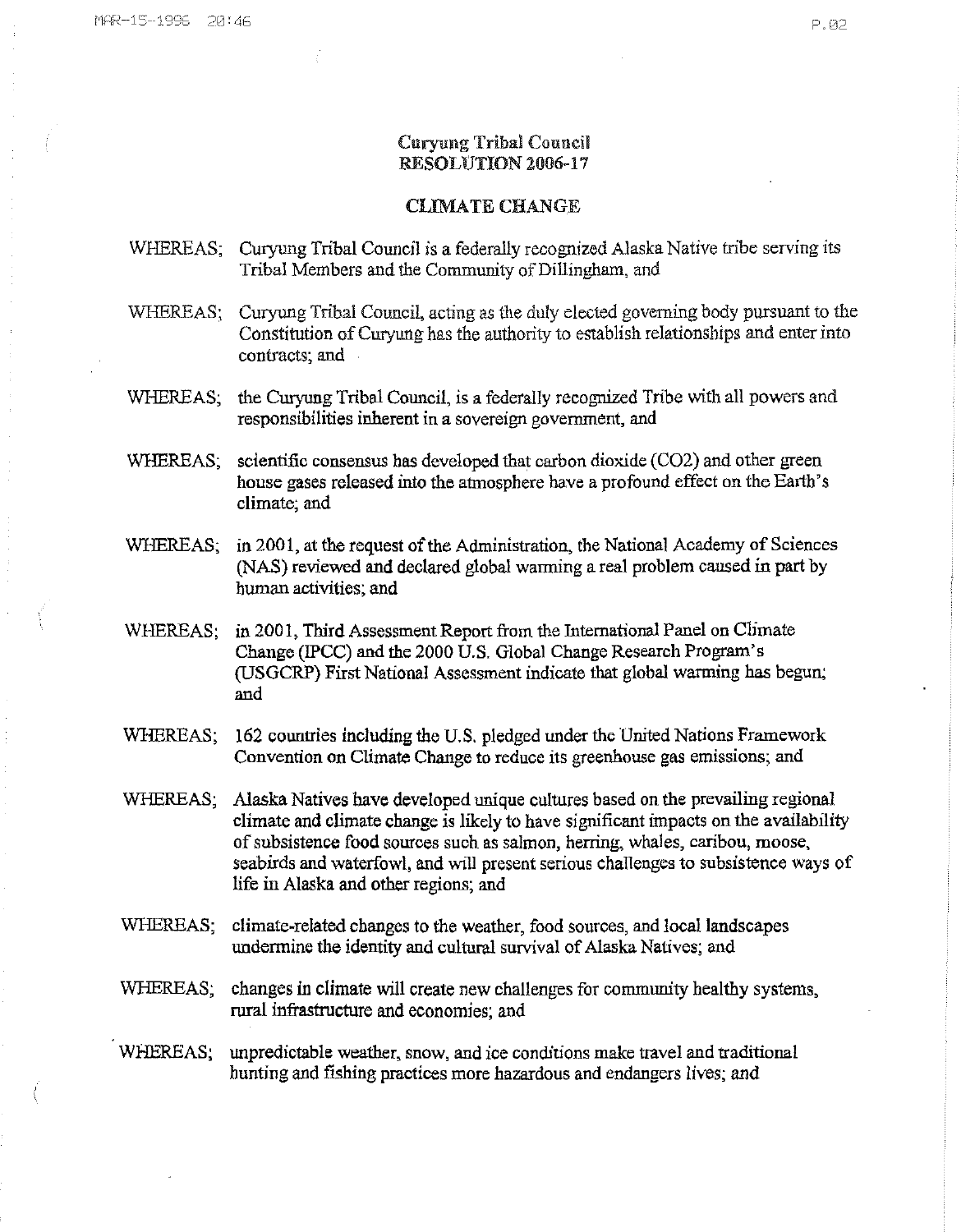WHEREAS: actions taken to reduce greenhouse gas emissions and increase energy efficiency provide multiple local benefits by decreasing air pollution, creating jobs, reducing energy use, and saving money, and

NOW THEREFORE, BE IT RESOLVED, that the Curyung Tribal Council urges the United Sates Congress and President of the United States to move forward on a national, mandatory program to reduce climate change pollution and promote the development and adoption of renewable energy within a timeframe that prevents irreversible harm to public health, the economy and the environment.

 $\frac{1}{\sqrt{\frac{1}{2}} \cdot \frac{1}{\sqrt{\frac{1}{2}} \cdot \frac{1}{\sqrt{\frac{1}{2}} \cdot \frac{1}{\sqrt{\frac{1}{2}} \cdot \frac{1}{\sqrt{\frac{1}{2}} \cdot \frac{1}{\sqrt{\frac{1}{2}} \cdot \frac{1}{\sqrt{\frac{1}{2}} \cdot \frac{1}{\sqrt{\frac{1}{2}} \cdot \frac{1}{\sqrt{\frac{1}{2}} \cdot \frac{1}{\sqrt{\frac{1}{2}} \cdot \frac{1}{\sqrt{\frac{1}{2}} \cdot \frac{1}{\sqrt{\frac{1}{2}} \cdot \frac{1}{\sqrt{\frac{1}{2}} \cdot \frac{1}{\sqrt{\frac{1}{$ 

 $89106$ Kimberly Williams, 3<sup>rd</sup> Chief Date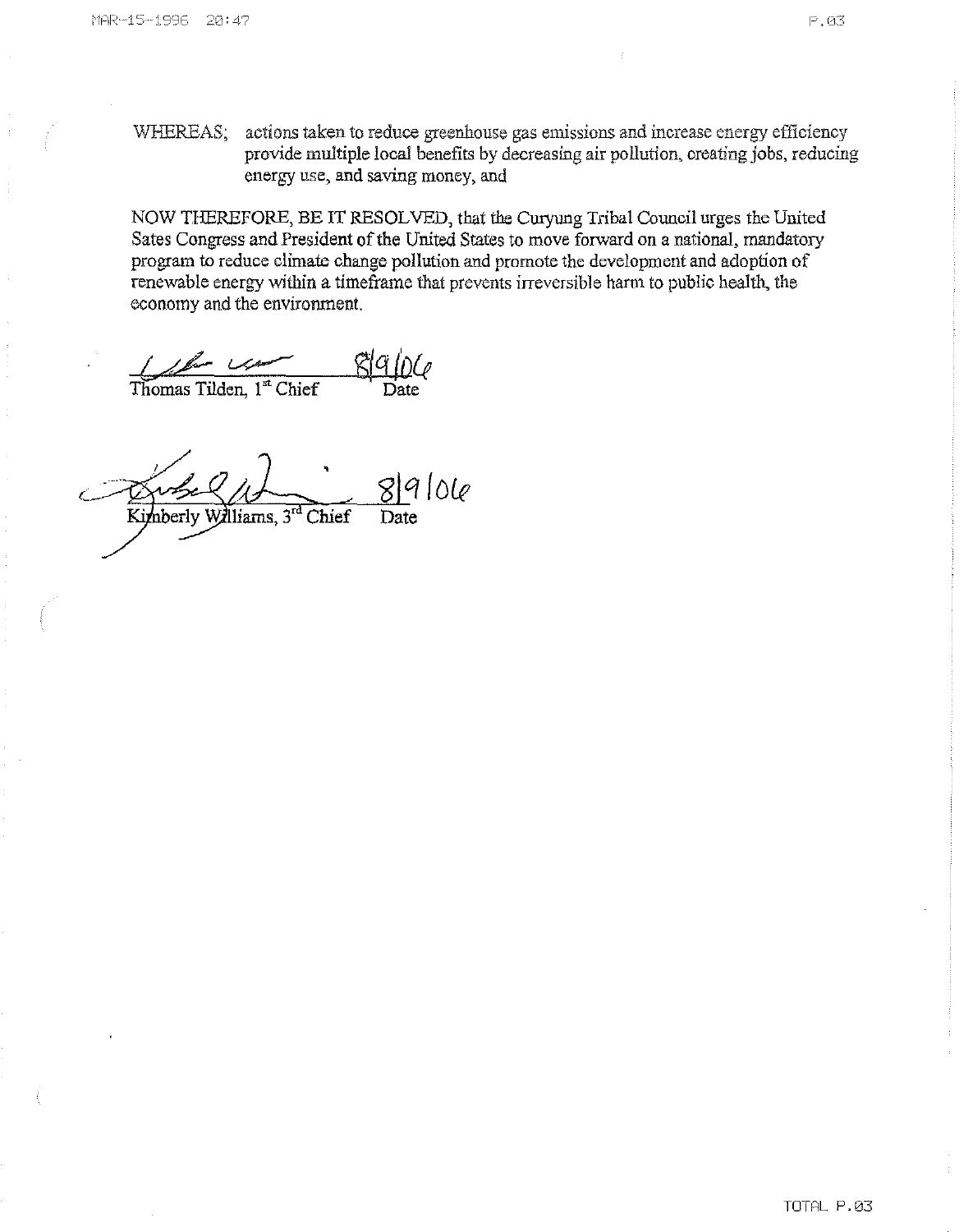

*1JeerinJ* 9'R;'l*Councf( ea '80?,36089 1J,,,,"'3' :l/1<. 99736 'Phone (9°7)363-2/38 or363-22.14 'Fa?" (907)*3*63-*2f*9'J*  $Serving$  the *Native Village* of *Deering* 

# Resolution 06-11

| <b>TITLE:</b> | CLIMATE CHANGE RESOLUTION |  |  |
|---------------|---------------------------|--|--|
|               |                           |  |  |

WHEREAS: The Native Village of Deering is a federally recognized Tribe with all powers and responsibilities inherent in a sovereign government; and

EREAS: scientific consensus has developed that carbon dioxide (CO2) and other greenhouse gases released into the atmosphere have a profound effect on the Earth's climate; and

in 2001, at the request of the Administration, the National Academy of Sciences (NAS) WHEREAS: reviewed and declared global warming a real problem caused in part by human activities; and

~/H.EREAS: the 2001 Third Assessment Report from the International Panel on Climate Change (IPCC) and the 2000 U,S, Global Change Research Program's (USGCRP) First National Assessment indicate that global warming has begun; and

WHEREAS: 162 countries including the U,S. pledged under the Urited Nations Framework Convention on Climate Change to reduce its greenhouse gas emissior.s; and

**WHEREAS:** Alaska Natives have developed unique cultures based on the prevailing regional climate and climate change is likely to have significant impacts on the availability of subsistence food sources such a salmon, herring, whales, caribou, moose seabirds and waterfowl, and will present serious challenges to subsistence ways of life in Alaska and other regions; and

climate-related changes to the weather food sources, and local landscapes undermine the social WHEREAS: identity and cultural survival of Alaska Natives; and

WHEREAS: changes in climate will create new challenges for community health systems, rural infrastructure **and economies; and**

**TEREAS:** unpredictable weather, snow, and ice conditions make travel and traditional hunting and fishing practices more hazardous and endangers lives; and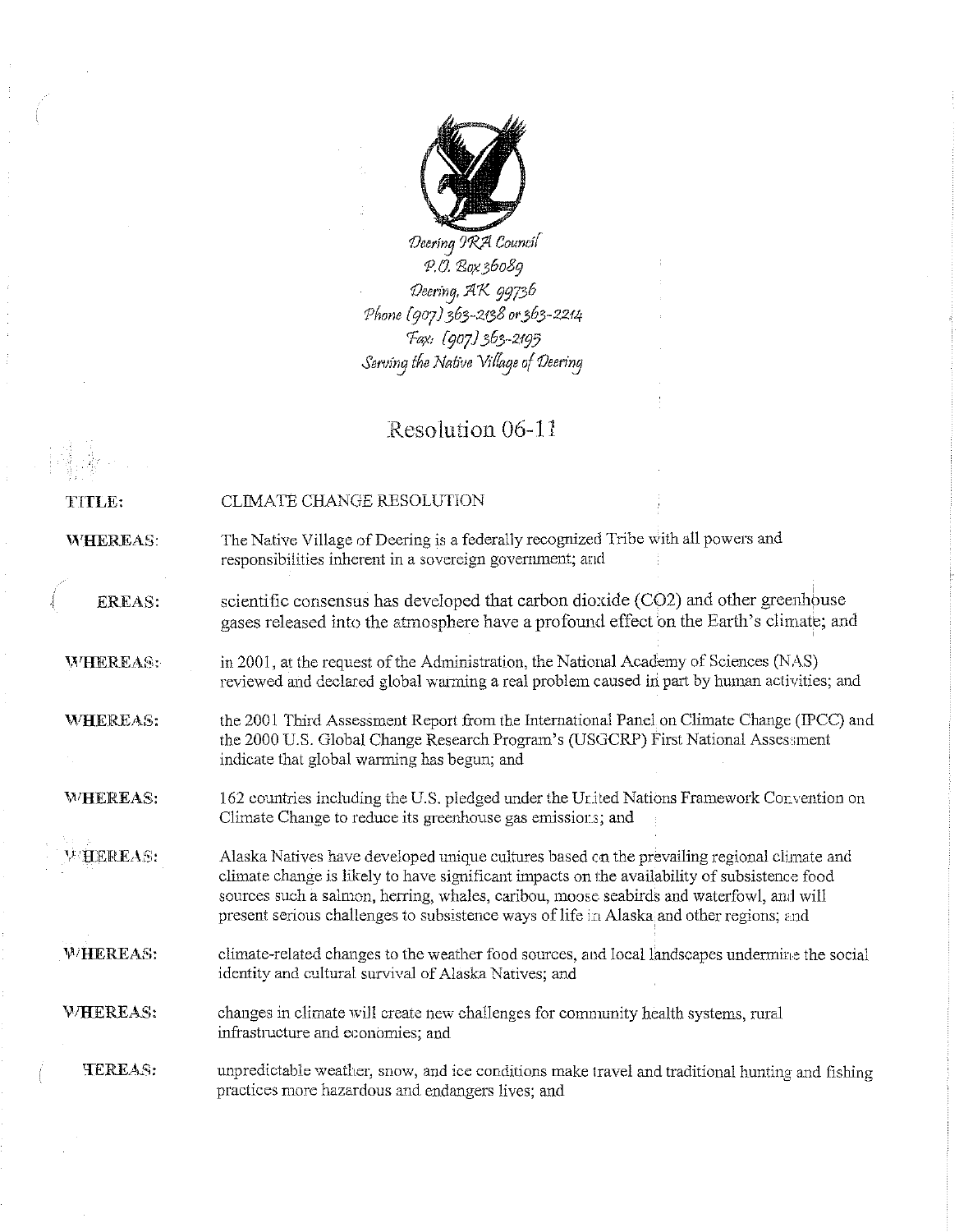Date

.vlIEREAS, actions taken to reduce greenhouse gas emissions and increase energy efficiency provide multiple local benefits by decreasing air pollution, creating jobs, reducing energy use, and saving money; and

NOW THEREFORE BE IT RESOLVED THAT that the Native Village ofDeering urges the United States Congress and President of the United States to move forward on a national, mandatory program to reduce climate change pollution and promote the development and adoption of renewable energy within a timeframe that prevents irreve sible harm to public health, the economy and the environment.

# Certification

We, the undersigned, do hereby certify that the Deering IRA Council is comprised of 7 r iembers,<br>of whom  $\frac{1}{\sqrt{2}}$  were present at a duly constituted meeting held this  $\frac{1}{\sqrt{2}}$  day of  $\frac{1}{\sqrt{2}}$   $\frac{1}{\sqrt{2}}$ and that Resolution 06-11 was adopted by an affirmative vote of

President  $3-10$ 

*Mult QQ* **\_\_\_** •••\_'C•• •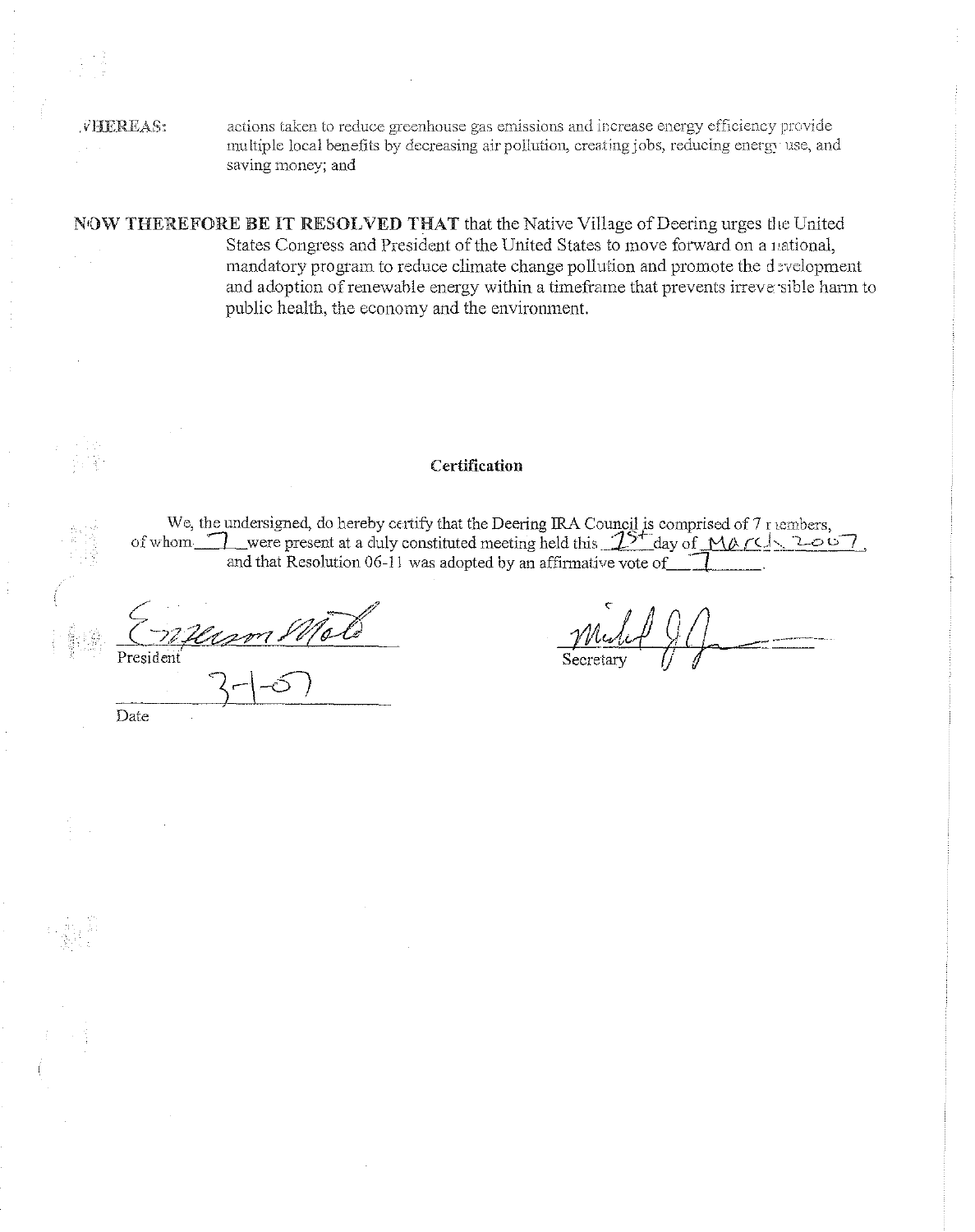# Eek Traditional Council Native Village of Eek

# RESOLUTION 06-11

# A RESOLUTION URGING THE CONGRESSIONAL DELEGATION AND THE PRESIDENT OF THE UNITED STATES TO RECOGNIZED THE IMPACTS OF GLOBAL WARMING

- WHEREAS: the Eek Traditional Council, is a federally recognized Tribe with all powers and responsibilities inherent in a sovereign government; and
- WHEREAS: scientific consensus has developed that carbon dioxide (CO2) and other greenhouse gases released into the atmosphere have a profound effect on the Earth's climate; and
- WHEREAS: in 2001, at the request of the Administration, the National Academy of Sciences (NAS) reviewed and declared global warming a real problem caused in part by human activities; and
- WHEREAS: the 2001 Third Assessment Report from the International Panel of Climate Change (IPCC) and the 2001 U.S. Global Change Research Program's (USGCRP) First National Assessment indicate that global warming has begun, and
- WHEREAS: 162 countries including the U.S. pledged under the United Nations Framework Convention on Climate Change to reduce greenhouse gas emissions; and
- WHEREAS: Alaska Natives have developed unique cultures based on the prevailing regional climate and climate is likely to have significant impacts on the availability of subsistence food sources such as salmon, herring, whales, caribou, moose, seabirds and waterfowl, and will present serious challenges to subsistence ways of life in Alaska and other regions; and
- WHEREAS: climate-related changes to the weather, food sources and local landscapes undermine the social identity and cultural survival of Alaska Natives; and
- WHEREAS: changes in climate will create new challenges for community health systems, rural infrastructure and economies; and
- WHEREAS: unpredictable weather, snow, and ice conditions make travel and traditional hunting and fishing practices more hazardous and endangers lives; and
- WHEREAS: actions taken to reduce greenhouse gas emissions and increase energy efficiency provide multiple local benefits by decreasing air pollution, creating jobs, reducing energy use, and saving money.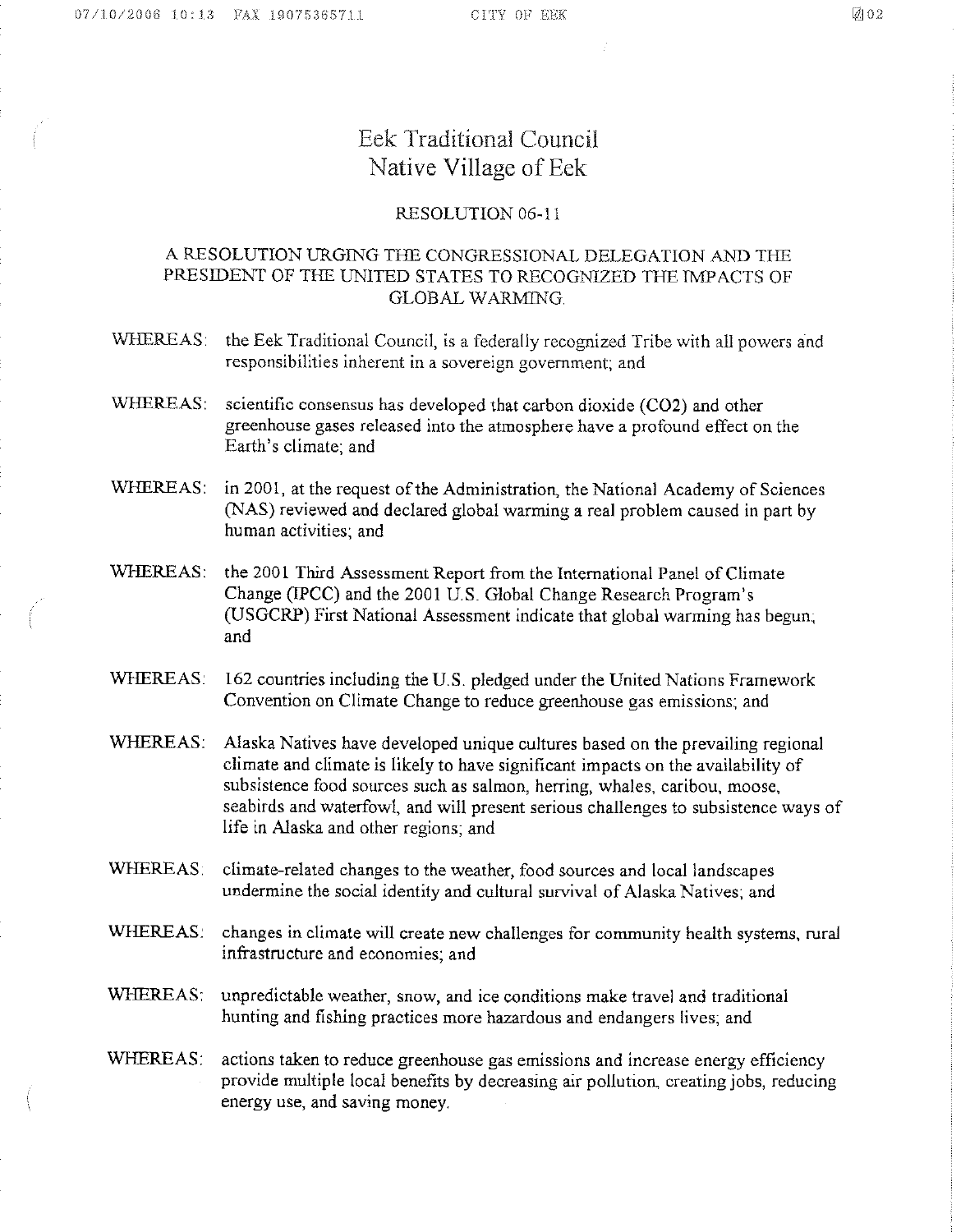NOW THEREFFOER BE IT RESOLVED, that the Eek Traditional Council urges the United States Congress and President of the United States to move forward on a national, mandatory program to reduce climate change pollution and promote the development and adoption of renewable energy within a timeframe that prevents irreversible harm to public health, the economy and the environment.

### **CERTIFICATION:**

PASSED AND APPROVED BY A QUORUM OF THE EEK TRADITIONAL COUNCIL<br>THIS (EAL DAY OF JULY 2006, BY A VOTE OF  $\overline{2}$  FAVOR,  $\overline{\varphi}$  OPPOSED, AND  $\sigma$  ABSTAINED.

Resident

ATTESTED:

Secretar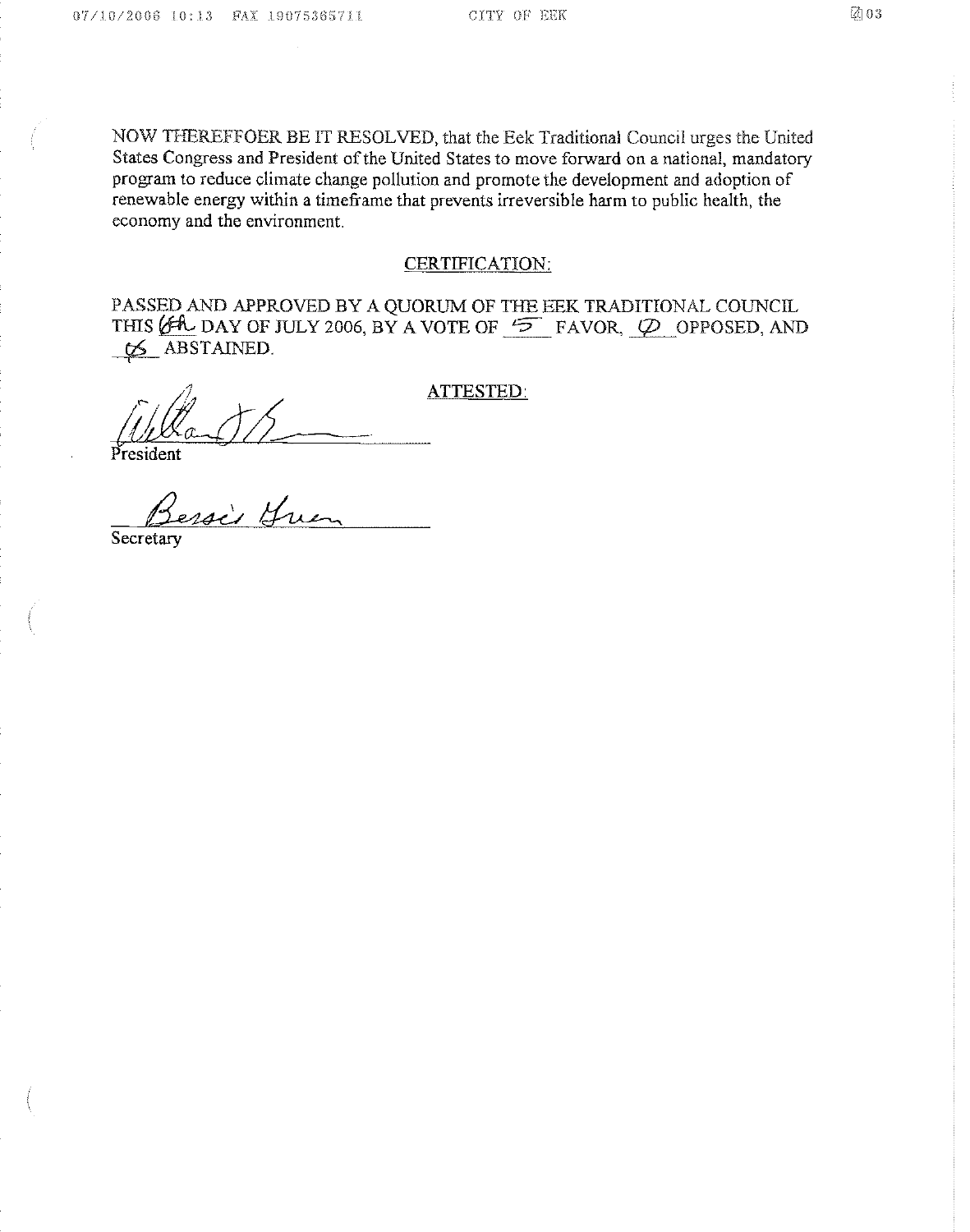EhcuK VILLAGE COUNCIL P.O. Box 530. 300 Main St. Dillingham, AK 99576

# CLIMATE CHANGE RESOLUTION 07-04

- WHEREAS: the Native Village of Ekuk is a Federally recognized Tribe whose governing body is the Ekuk Village Council with all powers and responsibilities inherent in a sovereign government; and
- WHEREAS: scientific consensus has developed that carbon dioxide (CO2) and other greenhouse gases released into tho atmosphere have a profound effect on the Earth's climate; and
- WHEREAS: in 2001, at the request of the Administration, the National Academy of Sciences (NAS) reviewed and declared global warming a real problem caused in part by human activities; and
- WHEREAS: the 2001 Third Assessment Report from the International Panel on Climate Change (IPCC) and the 2000 U.S. Global Change Research Program's (USOCRP) First National Assessment indicate that global warming has begun; and
- WHEREAS: 162 countries including U,S, pledged under the United Nations Framework Convention on Climate Change to reduce its greenhouse gas emissions; and
- WHEREAS: Alaska Natives have developed unique cnltures based on the prevailing regional climate and climate changes is likely to have significant impacts on the availability of subsistence food sources such as salmon, herring, whales, caribou, moose, seabirds, and waterfowl, and will present serious challenges to subsistence ways of life in Alaska and other regions; and
- WHEREAS; climate-related changes to the weather, food sources, and local landscapes undermine the social identity and cultural survival of Alaska Natives; and
- WHEREAS: changes in climate will create new challenges for community health systems, rural **infrastructure and** economies; **and**
- WHEREAS: unpredictable weather, snow, and ice conditions make travel and traditional hunting and fishing practices more hazardous and endangers lives; and
- WHEREAS: actions taken to reduce greenhouse gas emissions and increase energy efficiency provide multiple local benefits by decreasing air pollution, creating jobs, reducing energy use, and saving money; and
- **NOW** THEREFORE **BE IT** RESOLVED, that the Ekuk Village Council urges the United States Congress and President of the United States to move forward on a national, mandatory program to reduce climate change pollution and promote the development and adoption of renewable energy within a timeframe that prevents irreversible harm to public health, the economy and the environment.

BY: *Rabert Hosans* ROBERT HEYAND  $P$ resident  $\overline{DATED}$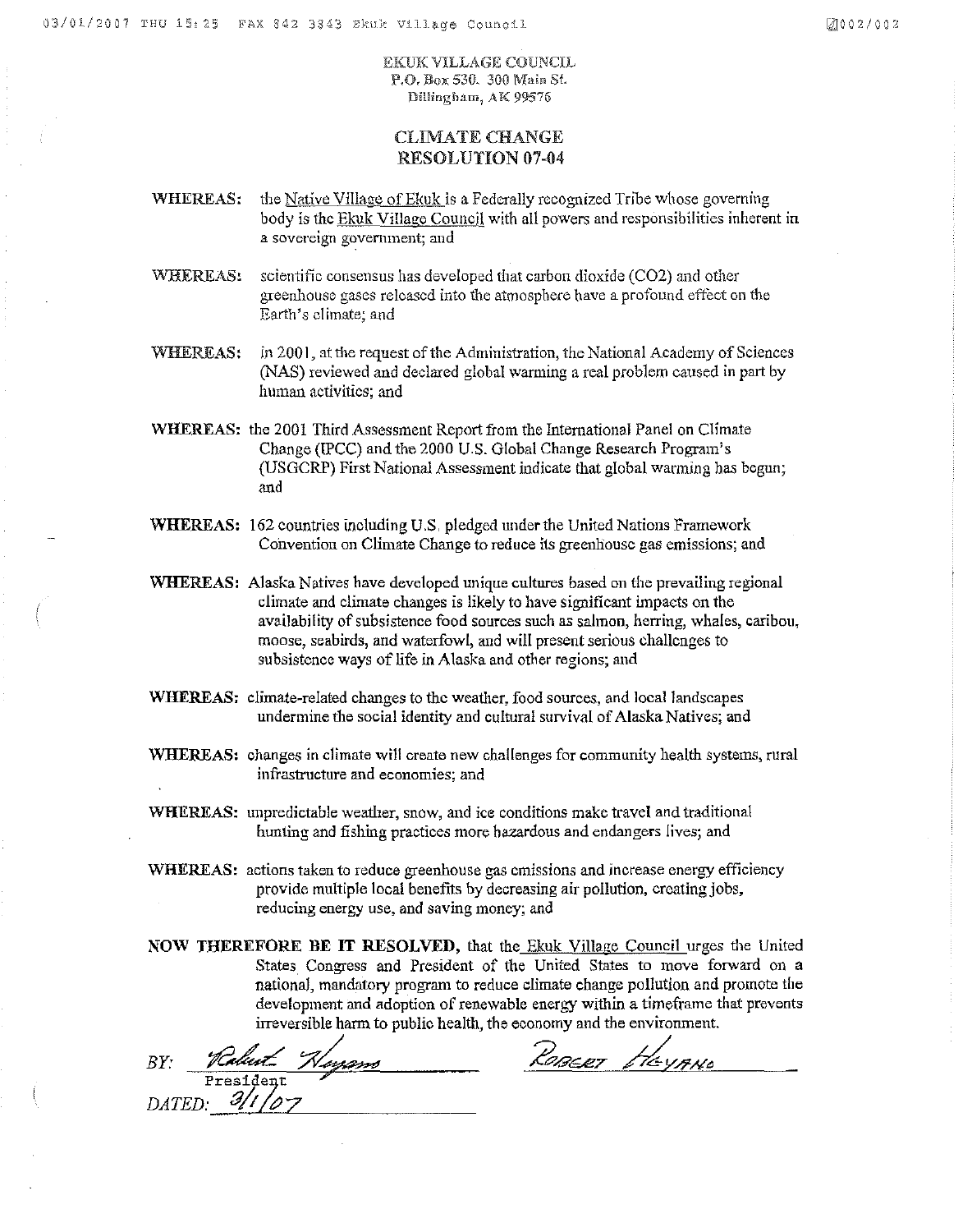The Native Village of Eyak Tribal Council 1'.0.130.1< 1388, 509 1" Street Cordova, Alaska 99574-1388 Phone (907) 424-7738 Fax (907) 424-7739



#### Resolution 2007-02-09

# A RESOLUTION by the NATIVE VILLAGE OF EVAK IN SUPPORT OF THE NATIVE AMERICAN RIGHTS FUND'S EFFORT TO BRING ATTENTION TO GLOBAL CLIMATE CHANGES

WHEREAS: The Native Village of Eyak is a federally recognized Tribe with all powers and responsibilities inherent in a sovereign.government; and

- WHEREAS: scientific consensus has developed that carbon dioxide (C02) and other greenhouse gases released into the atmosphere have a profound effect on the Earth's climate; and
- WHEREAS: in 2001, at the request of the Administration, the National Academy of Sciences (NAS) reviewed and declared global warming a real problem caused in part by human activities; and
- WHEREAS: the 2001 Third Assessment Report from the International Panel on Climate Change (lPCC) and the 2000 1].S. Global Change Research Program's (USGCRP) First National Assessment indicate that global warming has begun; and
- WHEREAS: 162 countries including the U.S. pledged under the United Nations Framework Convention on Climate Change to reduce its greenhouse gas emissions; and
- WHEREAS: Alaska Natives have developed unique cultures based on the prevailing regional climate and climate change is likely to have significant impacts on the availability of subsistence food sources such as salmon, herring, whales, caribou, moose, seabirds and waterfowl, and will present serious challenges to subsistence ways of life in Alaska and other regions; und
- WHEREAS: climate-related changes to the weather, food sources, and local landscapes undermine the social identity and cultural survival of Alaska Natives; and
- WHEREAS: changes in climate will create new challenges for community health systems, rural infrastructure and **economics;** and
- WHEREAS' unpredictable weather, snow, and icc conditions make travel and traditional hunting and fishing practices more hazardous and endangers lives; and
- WHEREAS: actions taken to reduce greenhouse gas emissions and increase energy efficiency provide multiple local benefits by decreasing air pollution, creating jobs, reducing energy use, **and saving** money; and